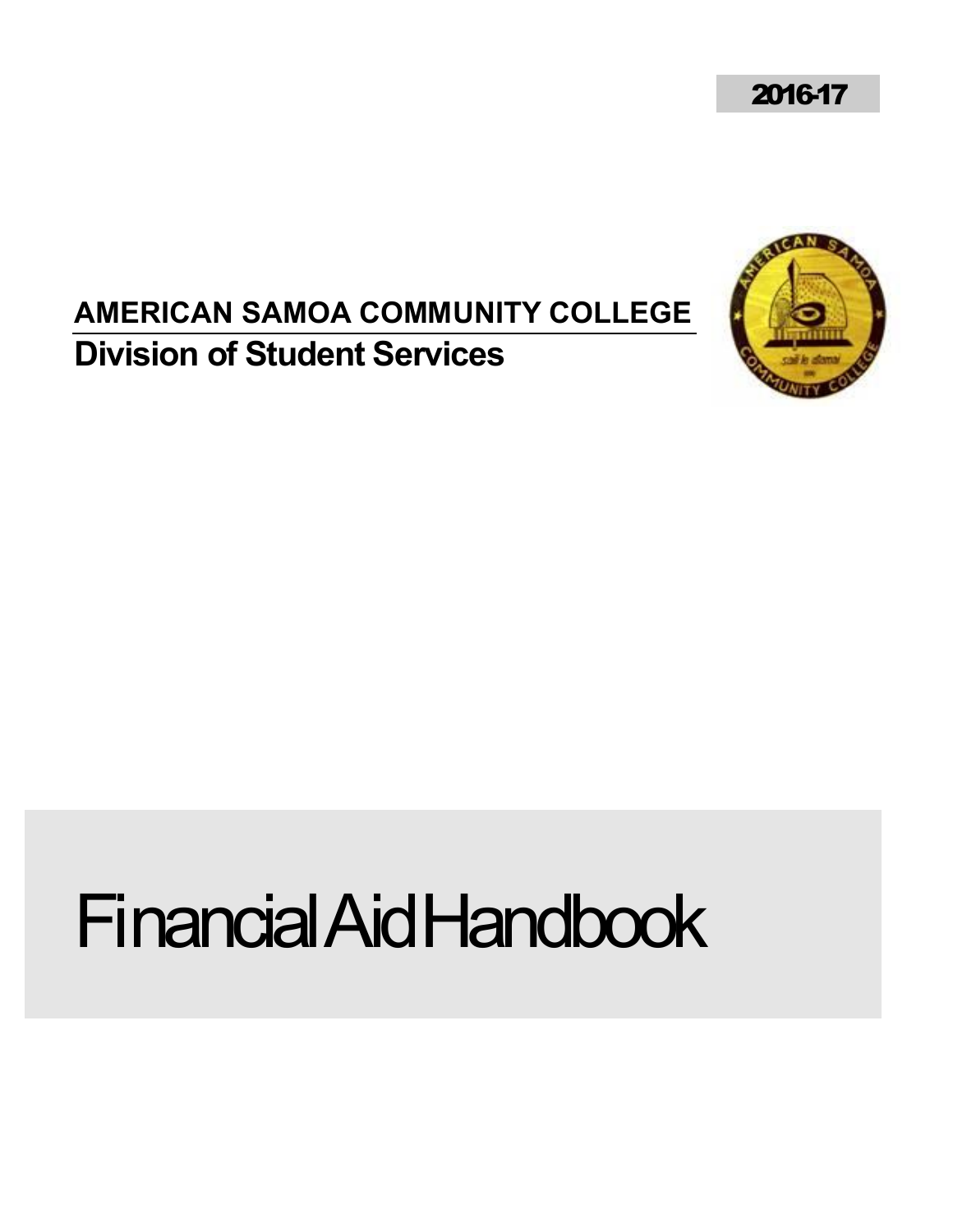American Samoa Community College



**PHONE: 699-9155, ext. 313 FAX: 699-1083 Email: faid@amsamoa.edu**

# **WELCOME TO ASCC!!!**



Dear Students:

Welcome to the American Samoa Community College (ASCC)!!

The ASCC Financial Aid Office is committed and available to assist you with all phases of the financial aid process. We assure you that our services will assist you greatly in achieving your educational pursuit with our institution.

We hope that this handbook will be informative and we wish you the best of luck with all your educational endeavors.

Please contact our office or visit us in person if you have any financial aid questions that are not addressed in this handbook.

## *IMPORTANT REMINDER:*

*When Completing the FAFSA online, be certain to use the American Samoa Community College School Code: 010010*

*ASCC will only receive your FAFSA results if you request for your application to be sent to via the school code listed above.*

| <b>Financial Aid Office Contact Information &amp;</b> |                                 |  |
|-------------------------------------------------------|---------------------------------|--|
| <b>Hours:</b>                                         |                                 |  |
| <b>Contact Hours:</b>                                 |                                 |  |
|                                                       | Monday-Friday                   |  |
|                                                       | $8:00a.m. -4:00p.m.$            |  |
| ( <i>Except on Holidays</i> )                         |                                 |  |
| Email:                                                | faid@amsamoa.edu                |  |
| <b>Mailing Address:</b>                               |                                 |  |
|                                                       | <b>American Samoa Community</b> |  |
| College, Financial Aid Office                         |                                 |  |
| PO Box 2609                                           |                                 |  |
|                                                       | Pago Pago, AS 96799             |  |
|                                                       |                                 |  |

**ASCC Non-Discrimination Statement:** *Discrimination on the basis of ethnic group identification, religion, age, sex, sexual orientation, color, or physical or mental disability in all programs, activities, and work environment is unlawful and will not be tolerated by ASCC.*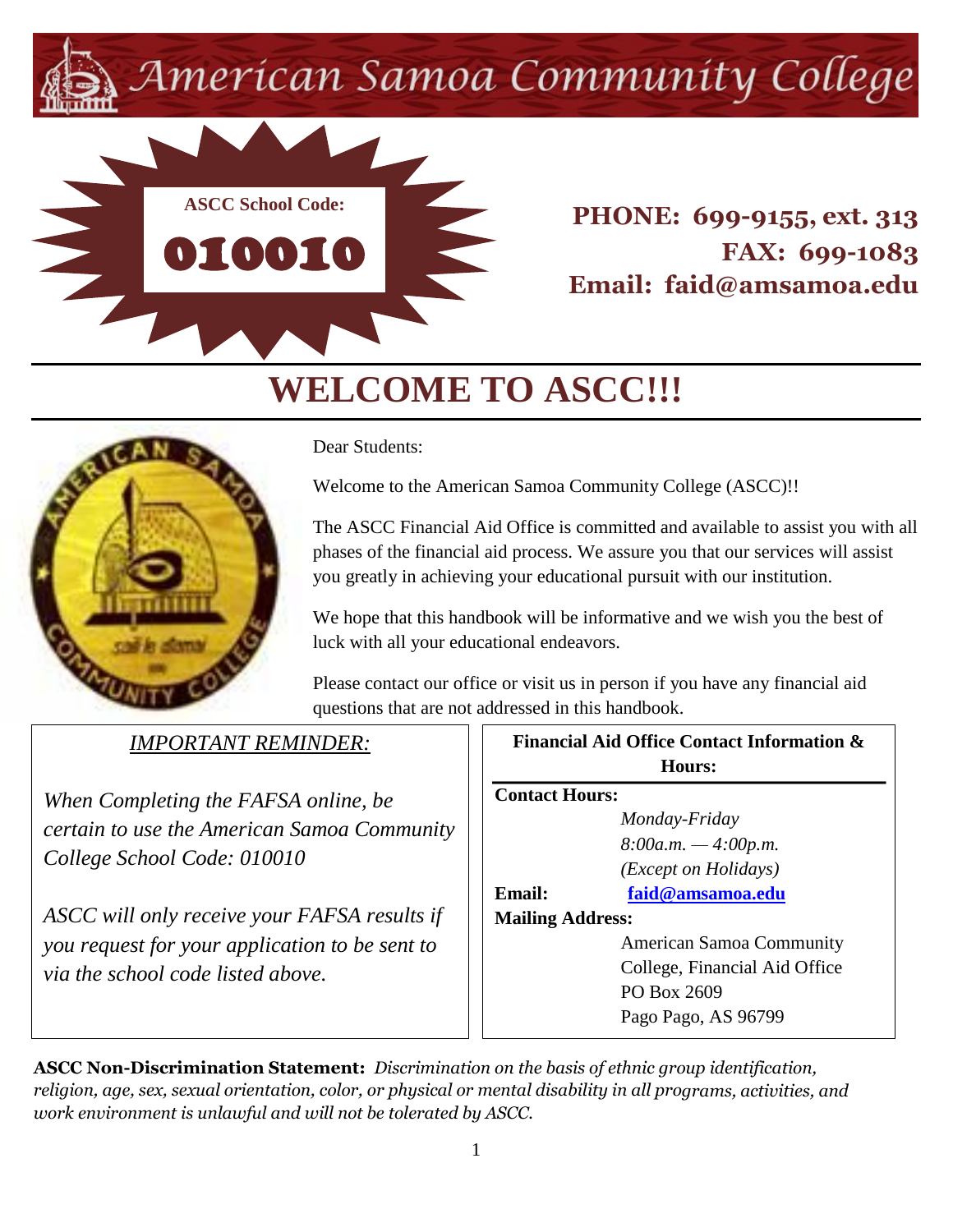## **Table of Contents**

| I.    |                                                                                                                                                                                                                                  |
|-------|----------------------------------------------------------------------------------------------------------------------------------------------------------------------------------------------------------------------------------|
| II.   |                                                                                                                                                                                                                                  |
| III.  | FAFSA online at www.fafsa.gov                                                                                                                                                                                                    |
| IV.   | Pell Grant<br>Federal Work Study<br>Federal Supplemental Education Opportunity Grant (FSEOG)                                                                                                                                     |
| V.    | <b>Cost of Attendance</b><br>Award Calculation and Notification<br>Overawards and Overpayments                                                                                                                                   |
| VI.   | <b>SAP Appeal Procedures (New)</b>                                                                                                                                                                                               |
| VII.  |                                                                                                                                                                                                                                  |
| VIII. |                                                                                                                                                                                                                                  |
| IX.   | Students Rights, Responsibilities, and Right-to-Know<br><b>Net Price Calculator</b><br>$\overline{\phantom{a}}$<br><b>FERPA</b><br>Professional Judgment<br>Clery (Campus Security) Act<br><b>Additional Financial Resources</b> |
| X.    |                                                                                                                                                                                                                                  |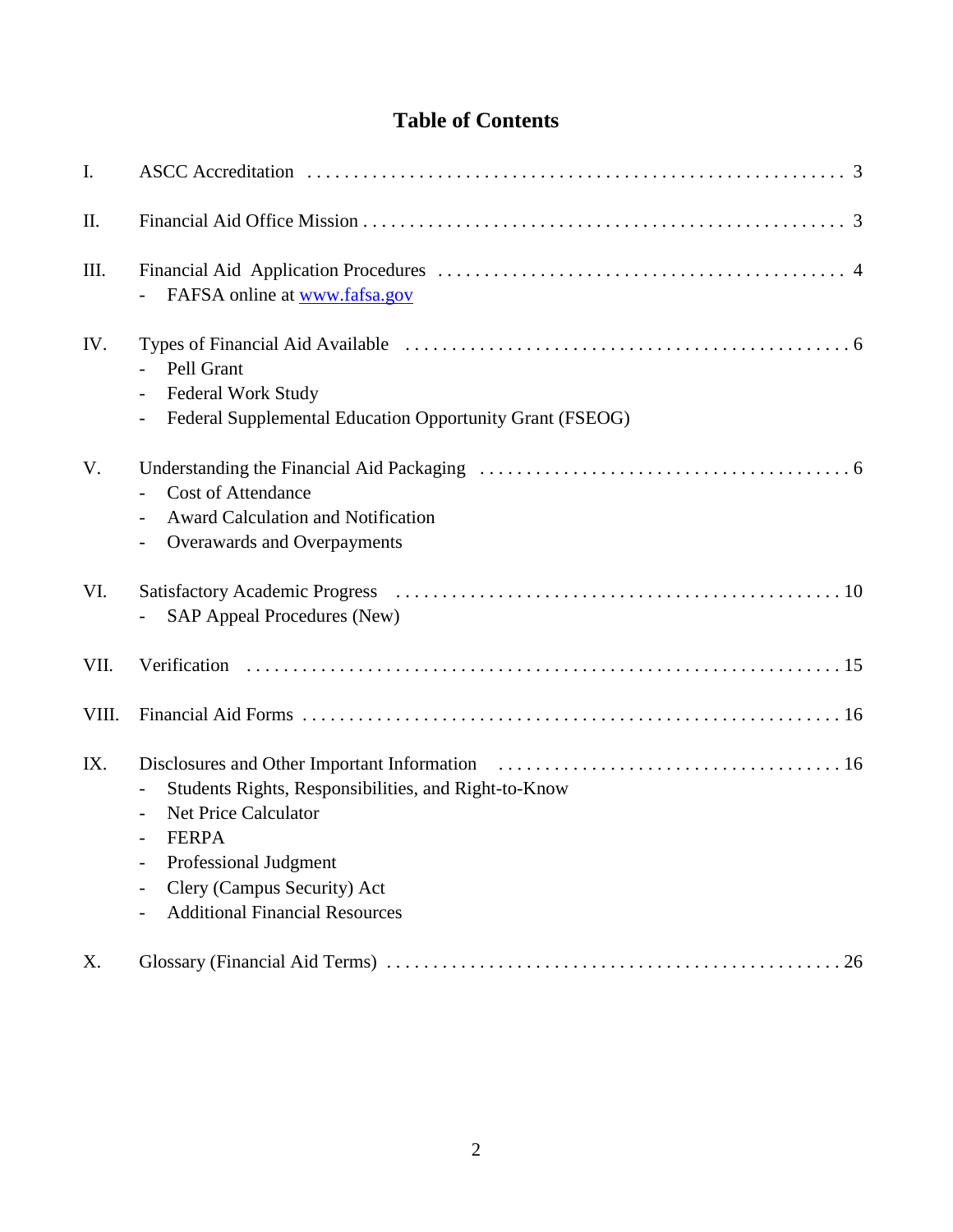## **I. ASCC Accreditation and Mission**

#### **Accreditation**

The American Samoa Community College (ASCC) is accredited by the Accrediting Commission of Community and Junior Colleges (ACCJC) of the Western Association of Schools and Colleges (WASC).

> *10 Commercial Boulevard Suite #204 Novato, CA 94949 (415) 506-0234*

#### **Financial Aid Mission Statement**

The mission of the Financial Aid Office (FAO) is to ensure that all eligible individuals benefit from federal financial assistance for education beyond high school. Promoting and assuring higher education access and opportunity are the basic principles of Federal Student Aid. By supporting the promise of postsecondary education, we uphold its value as a force for greater inclusion in our society and for the continued vitality of American Samoa as a territory of the

#### *NON-DISCRIMINATION POLICY:*

*Discrimination in all programs, activities, and work environments is unlawful and will not be tolerated by ASCC. In accordance with the law, the Financial Aid Office does not discriminate against individuals on the basis of age, race, color, sex, sexual orientation, genderidentity, marital status, religion, disability, genetic information, veteran's status, ancestry, national or ethnic origin, or political affiliation in the administration of its Title IV programs to include the following federal grants: Federal Work Study (FWS), Pell Grant, and Federal Supplemental Educational Opportunity Grant (FSEOG).*

United States of America.

#### *YOUR COLLEGE YOUR COMMUNITY YOUR CHOICE YOUR FUTURE!!!!!!*

*The American Samoa Community College (ASCC) is committed to providing quality services for its students. One method of providing these services is to develop ways to ease the financial burden of a college education. You may be eligible to receive Federal Student Aid (FSA) to help pay for your educational costs such as tuition and fees, room and board, books and supplies, transportation, and other miscellaneous personal expenses. FSA provides funding for you to earn your first professional (baccalaureate) degree.*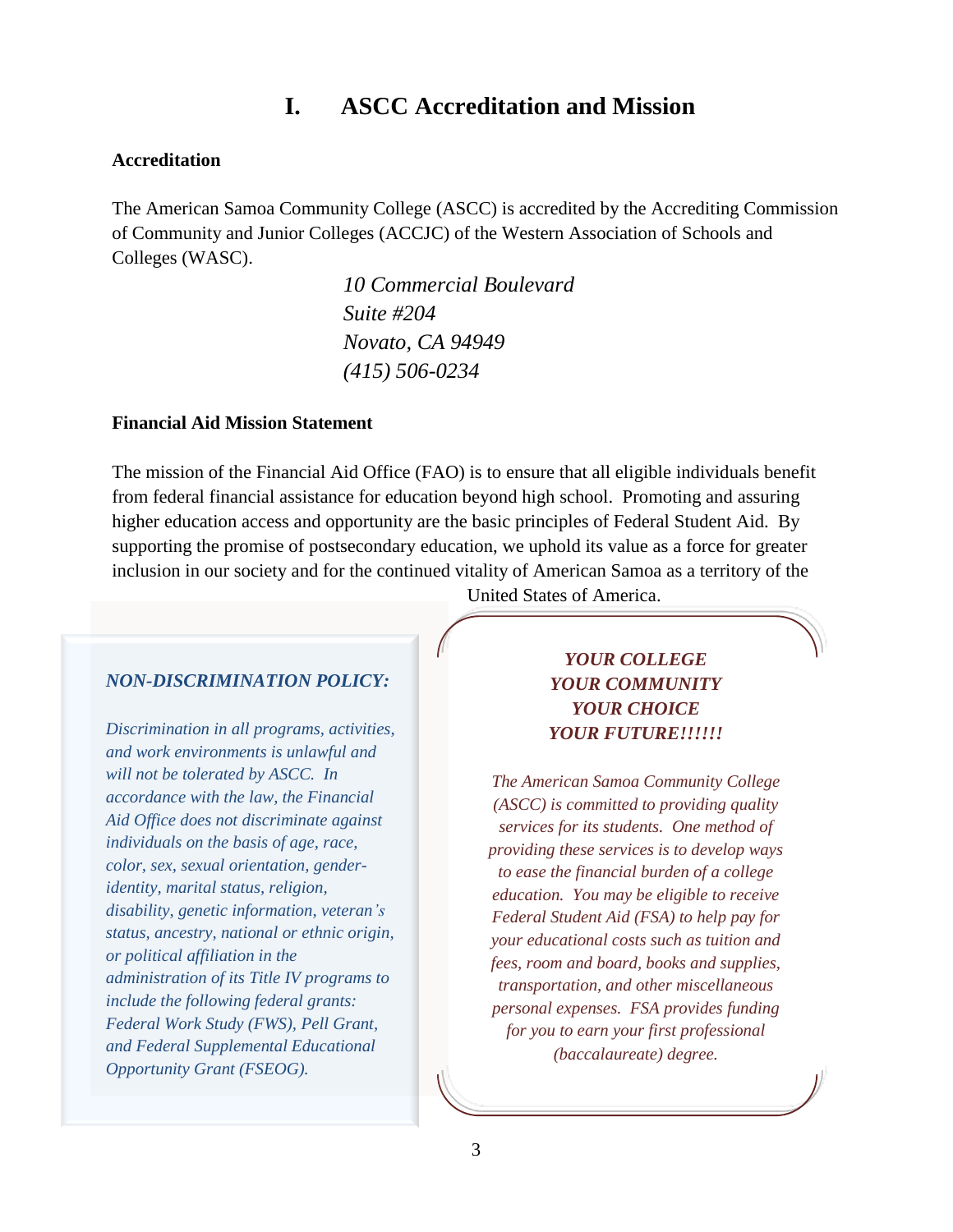## **II. APPLY FOR FINANCIAL AID**

#### To be considered for financial aid, *you must complete the 2016—2017 Free Application for Federal Student Aid (FAFSA)*, online or a paper application.

- You can apply online at [www.fafsa.ed.gov.](http://www.fafsa.ed.gov/) The online FAFSA will guide you through the application; click on the "Start A New FAFSA" button on the home page, and just follow the direction on the screen.
- You will need an FSA ID. Your FSA ID is a username and password combination that allows you to sign your FAFSA electronically.

#### **Getting an FSA ID**

 Getting an FSA ID before you begin the FAFSA could prevent processing delays, and it only takes a few minutes Your FSA ID is used to sign legally binding documents electronically. It has the same legal status as a written signature. **Don't give your FSA ID to anyone—not even to someone helping you fill out the FAFSA**. Sharing your FSA ID could put you at risk of identity theft!

#### **How do I get an FSA ID?**

The FSA ID process consists of three main steps:

- 1. Enter your log-in information.
	- Provide your e-mail address, a unique username, and password, and verify that you are at least 13 years old.
- 2. Enter your personal information.
	- Provide your Social Security number, name, and date of birth.
	- Include your mailing address, e-mail address, telephone number, and language preference.
	- For security purposes, provide answers to five challenge questions.
- 3. Submit your FSA ID information.
	- Agree to the terms and conditions.
	- Verify your e-mail address. (This is optional, but helpful. By verifying your e-mail address, you can use your e-mail address as your username when logging into certain US Department of Education (ED) websites. This verification also allows you to retrieve your username or reset your password without answering challenge questions.)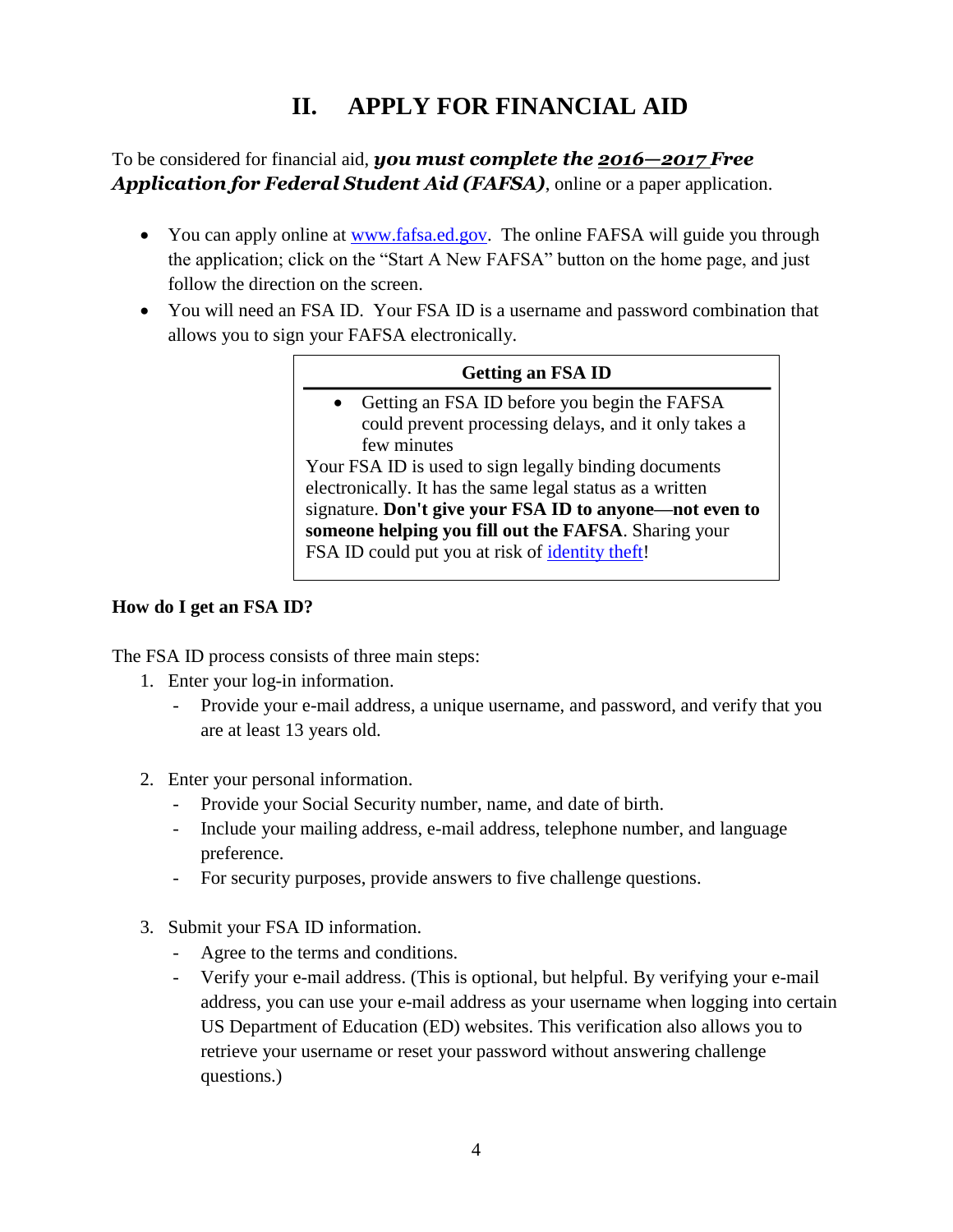#### **Do parents need FSA IDs?**

Yes, a dependent student will need to have one of his or her legal parents sign the student's FAFSA, so the parent needs an FSA ID as well. It's important to understand that the student and the parent may not share an FSA ID: Your FSA ID is your signature, so it has to be unique to you.

#### **Wait for Notification**

Processing your financial aid application using FAFSA will take up to three to five business days to complete. Once your application is processed successfully, the Central Processing Station (CPS) of ED will email you your Student Aid Report (SAR) and notify you of your eligibility. ED will notify the Financial Aid Office (FAO) at the same time you are sent your SAR. The FAO may contact you for any additional forms required of you. Be advised that any discrepancies must be resolved before any student aid is awarded.

#### **Basic Eligibility Criteria for Federal Student Aid (FSA)**

To qualify for federal student aid (grants, loans, and work-study funds), you have to meet certain requirements.

- Demonstrate financial need;
- Be a U.S. citizen, U.S. National, or an eligible non-citizen of the U.S. A list of eligible U.S. non-citizens statuses may be obtained from the FAO. (Documents required: birth certificate or U.S. Passport, an American Samoa Government photo ID—not needed if U.S. passport is available);
- Have a valid Social Security number (with the exception of students from the Republic of Marshall Islands, Federated States of Micronesia, or the Republic of Palau);
- Be registered with Selective Service, if you're a male (you must register between the ages of 18 and 25);
- Be enrolled as a regular student in an eligible degree or certificate program;
- Have a high school diploma or a recognized equivalent such as a General Education Development (GED) certificate, completed a high school education in a homeschool setting approved under state law, or have been enrolled in an eligible career pathway program and meeting one of the "ability-to-benefit" alternatives;
- Maintain Satisfactory Academic Progress (SAP) requirements;
- Do not owe a refund or a repayment on a federal grant;
- Not be in default on a federal educational loan;
- Not be convicted of possessing or selling illegal drugs while enrolled and receiving federal financial aid.
- **SUBMIT** all required forms and documents requested by the Financial Aid Office.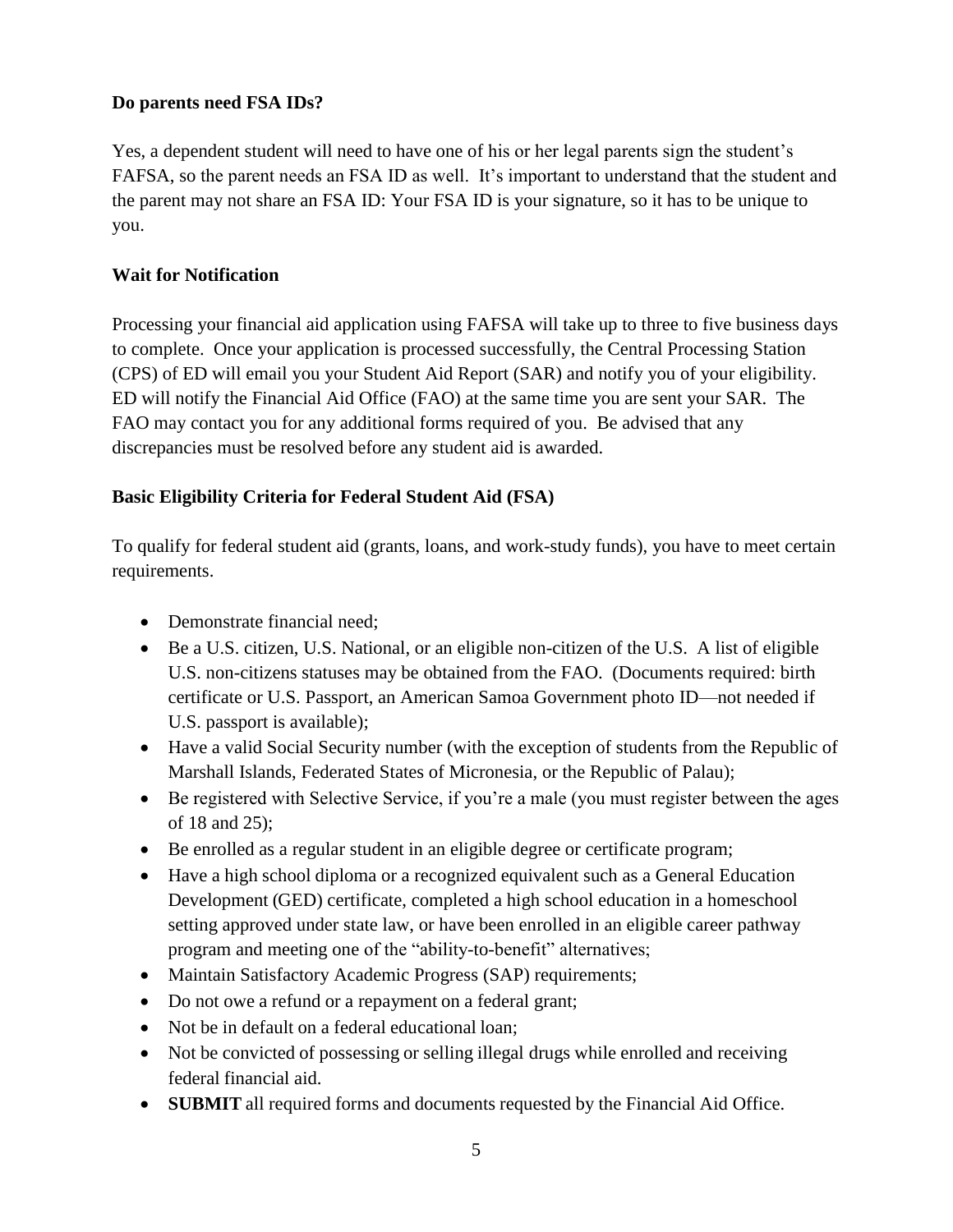## **III. Types of Financial Aid Available**

Financial Aid is money provided to college students in a variety of forms to help pay for the cost of a college education. ASCC offers the following aid for all eligible applicants: Pell Grant, Federal Work Study program, and Federal Supplemental Educational Opportunity Grant (FSEOG). ASCC does not administer any types of student loans at this time.

#### **Pell Grant**

Federal Pell Grants are usually awarded only to undergraduate students. The amount of Pell Grant you can receive depends on your financial need, the cost of attendance at ASCC, your Expected Family Contribution (EFC), the enrollment status on a semester basis, and more. Pell Grant is gift aid money that is not required to be paid back.

#### **Federal Supplemental Educational Opportunity Grant (FSEOG)**

FSEOG is a grant for undergraduate students with exceptional financial need. FSEOG is a campus-based aid that is administered directly by the FAO. FSEOG is limited for Pell eligible students with the lowest EFCs, who meet the priority filing deadlines and are enrolled full time. Depending on the availability of funds and a student's demonstrated need, an FSEOG award for full-time enrollment can be as much as \$200.00 per academic year. The FSEOG does not need to be repaid.

#### **Federal Work Study (FWS) Program**

Federal Work Study jobs are available to students who demonstrate financial need and are enrolled at least half-time. FWS provides undergraduate students with part-time jobs on or offcampus while enrolled. Students are paid at least the minimum wage and are paid on a biweekly basis. The FAO will determine the earnings limit for each student.

## **IV. Understanding the Financial Aid Package**

#### **Cost of Attendance**

The Cost of Attendance (COA) is established by the Financial Aid Office in compliance with federal law. COA includes tuition and fees and allowances for educational and living expenses, such as room and board, books and supplies, miscellaneous personal expenses (including a reasonable allowance for renting or purchasing a personal computer), and transportation costs. Living accommodations and special additional costs such as dependent-care costs, and expenses for disabled students are also taken into consideration.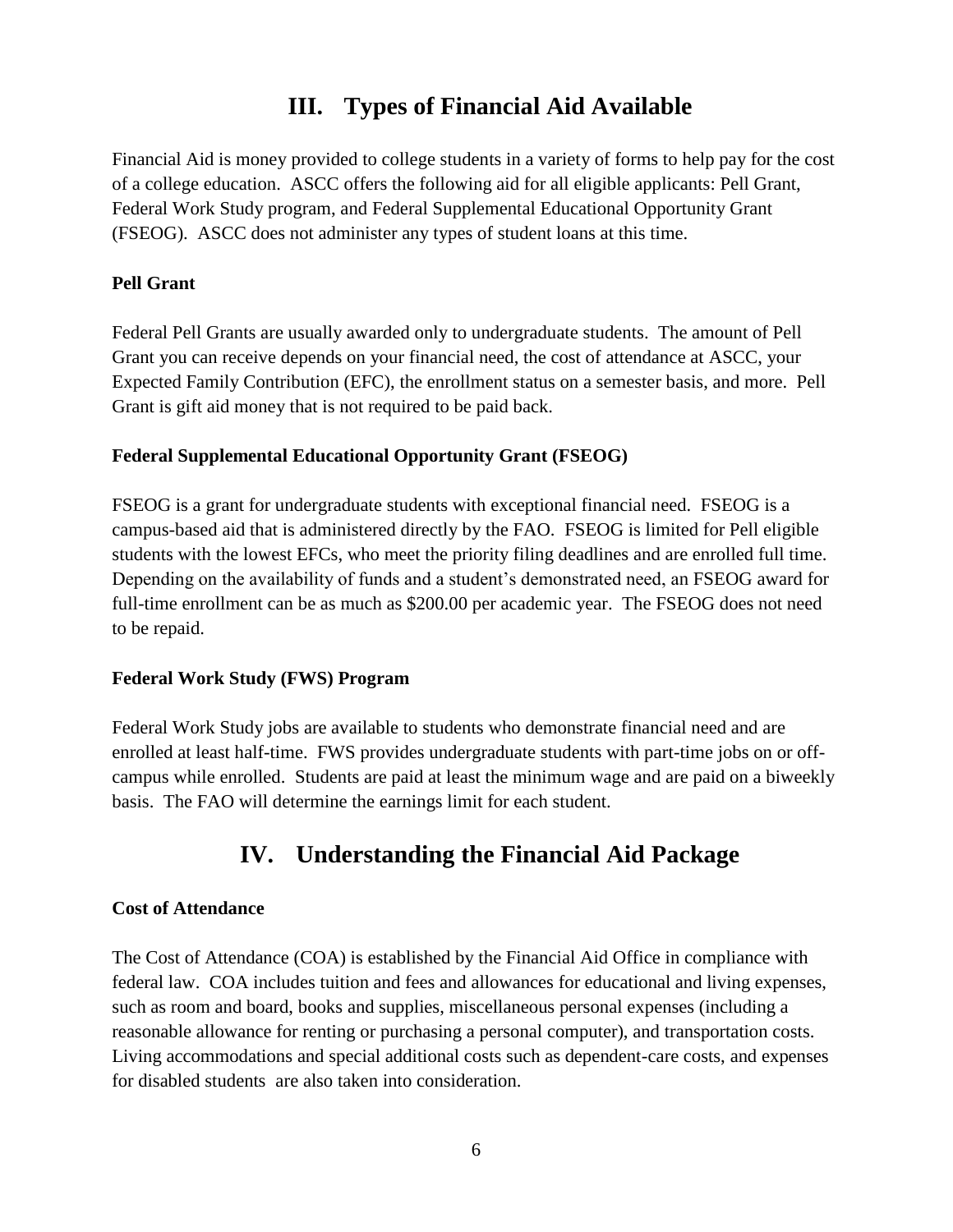#### **ASCC Cost of Attendance (COA) 2016—2017 Student Budget**

|                           | Full-Time, 34-time, or Half-<br><b>Time Enrollment</b> | <b>Enrolled Less-Than Half-</b><br><b>Time</b> |
|---------------------------|--------------------------------------------------------|------------------------------------------------|
| <b>Tuition and Fees</b>   | \$3,550.00                                             | \$1,250.00                                     |
| Room and Board            | \$3,000.00                                             |                                                |
| <b>Books and Supplies</b> | \$2,370.00                                             | \$950                                          |
| Transportation            | \$500.00                                               | \$500                                          |
| Miscellaneous             | \$9800.00                                              |                                                |
| <b>TOTAL COA</b>          | \$10,400.00                                            | \$2,700.00                                     |

#### **ASCC Cost of Attendance (COA) 2016—2017 Student Budget for AS DOE Teacher Education Students**

|                           | Full-Time, 34-time, or Half-<br><b>Time Enrollment</b> | <b>Enrolled Less-Than Half-</b><br><b>Time</b> |
|---------------------------|--------------------------------------------------------|------------------------------------------------|
| <b>Tuition and Fees</b>   |                                                        |                                                |
| Room and Board            | \$3,000.00                                             |                                                |
| <b>Books and Supplies</b> | \$2,370.00                                             | \$950                                          |
| Transportation            | \$500.00                                               | \$500                                          |
| Miscellaneous             | \$980.00                                               |                                                |
| <b>TOTAL COA</b>          | \$6,850.00                                             | \$1,450.00                                     |

Students enrolled in a program as less than half-time may be offered an adjusted COA to include allowance for room and board. The adjusted COA for a less than half-time student will be included for up to three semesters, with no more than two of the semesters being consecutive. For more information on this matter, please visit your FA counselor for an exact determination of your award.

#### **Enrollment Status**

Your enrollment at the end of the add/drop period of each semester will determine your enrollment status (i.e. full-time, half-time, etc.) for that term. Your financial aid award will be based on your enrollment status. For all eligible students, enrollment status is determined as follows:

| <b>Award Enrollment Status</b> | <b>Enrolled Credit Hours</b> |
|--------------------------------|------------------------------|
| Full-Time                      | 12 or more credit hours      |
| Three-quarter time             | $9 - 11$ credit hours        |
| Half-time                      | 6–8 credit hours             |
| Less than half-time            | 5 or less credit hours       |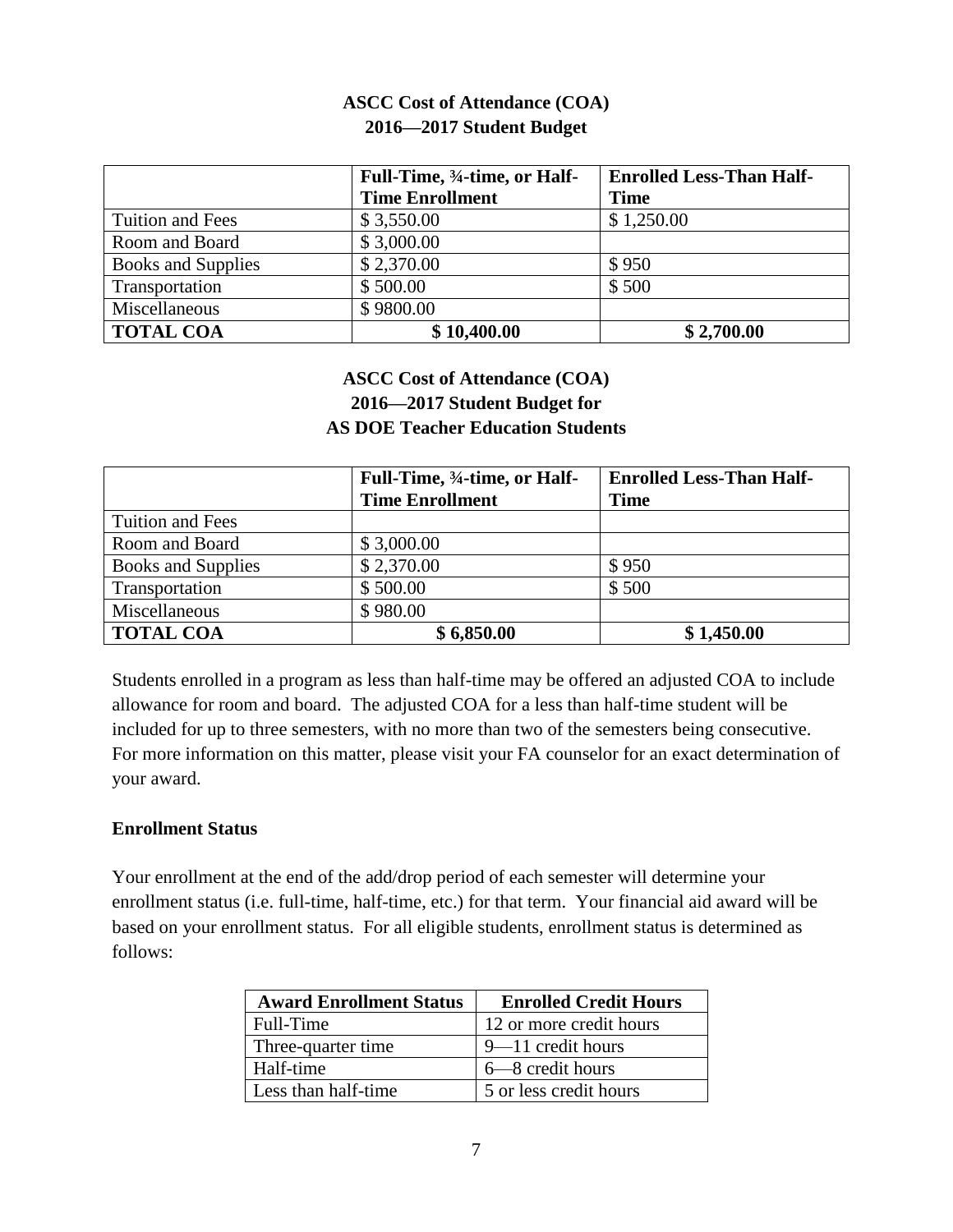#### **Financial Aid Award**

The following financial aid Award breakdown reflects the ED approved 2016—17 Pell Grant entitlements for students with an automatic zero EFC. FA Awards may vary by students based on the enrollment status, as well as the type of program he or she is enrolled in (i.e. AS DOE Teacher versus regular ASCC student, etc).

| 2016—17 ASCC Financial Aid Award Amounts |
|------------------------------------------|
| <b>For Auto ZERO EFCs</b>                |

| <b>Enrollment Status</b> | # Credits Enrolled      | 1 <sup>st</sup> Award Amount | $2nd$ Award Amount |
|--------------------------|-------------------------|------------------------------|--------------------|
| Full-Time                | 12 or more credit hours | \$2908.00                    | \$2907.00          |
| $(\$5815.00)$            |                         |                              |                    |
| Three-quarter time       | $9 - 11$ credit hours   | \$2181.00                    | \$2180.00          |
| $(\$4361.00)$            |                         |                              |                    |
| Half-time                | $6 - 8$ credit hours    | \$1454.00                    | \$1454.00          |
| $(\$2908.00)$            |                         |                              |                    |
| Less than half-time      | 5 or less credit hours  | \$344.00                     | \$344.00           |
| $(\$688.00)$             |                         |                              |                    |

#### **2016—17 ASCC FA Awards—AS DOE Teacher Education Students**

Awards may vary on a case-by-case basis for ASDOE Teachers. Therefore, all AS DOE Teachers enrolled with ASCC that applied for federal student aid, are encouraged to visit their financial aid counselor to determine their award eligibility, and to answer any questions they may have regarding their participation in the federal student aid program.

#### **Expected Family Contribution**

Federal Student Aid uses the data on your FAFSA to calculate an Expected Family Contribution (EFC). This is the amount of money the student and family are expected to contribute toward the student's annual college costs.

The Financial Aid Office will subtract your EFC from your total cost of attendance. The result is your financial need.

**COA—EFC = Financial Need**

#### **Financial Need Determination**

The general rule in packaging aid is that the student's total aid and other Estimated Financial Assistance (EFA) must not exceed the student's financial need (Need = Cost minus the EFC). The Financial Need is the maximum aid a student can receive from a combination of all aid sources.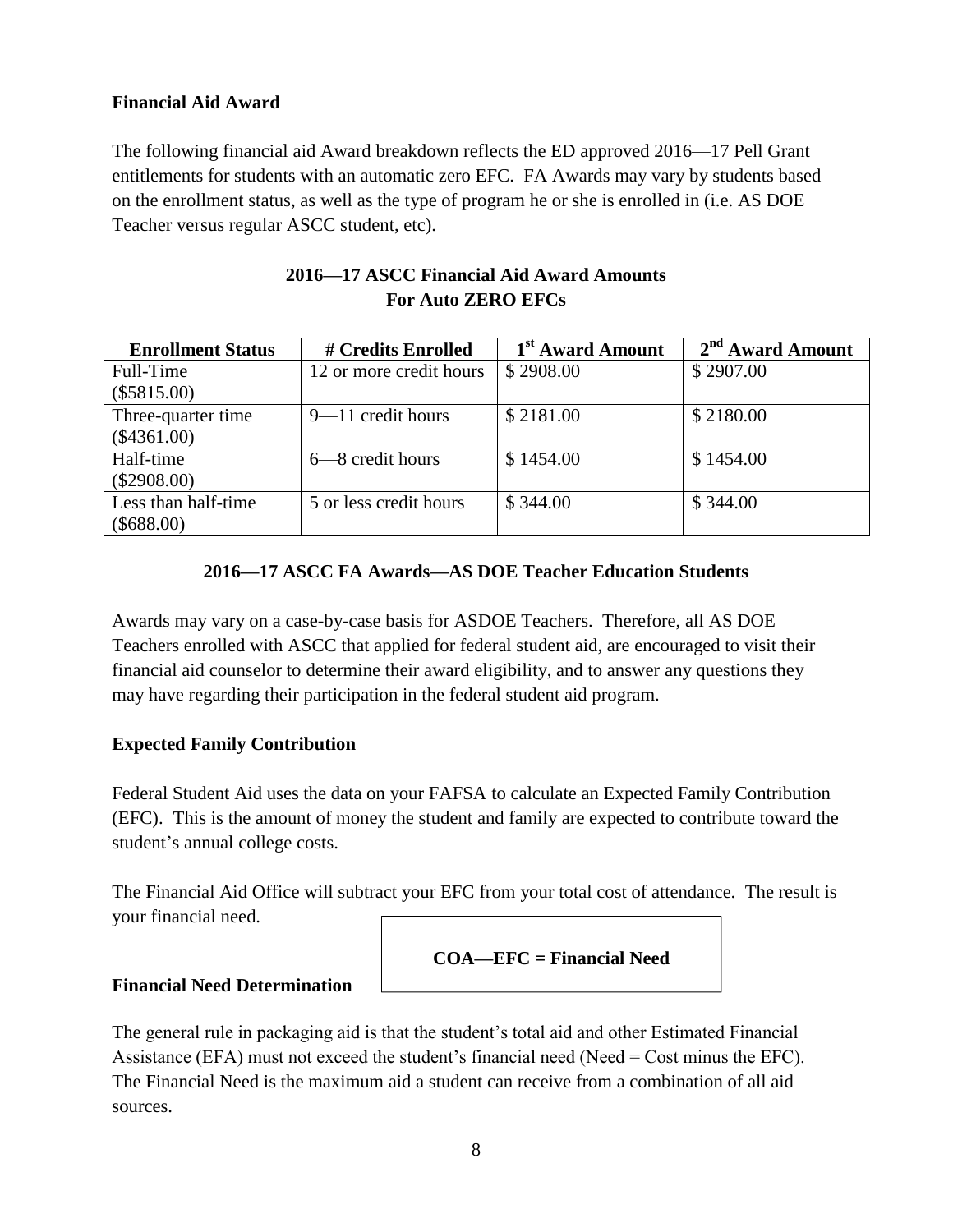| <b>Formula:</b>                     |                                                                             |
|-------------------------------------|-----------------------------------------------------------------------------|
| <b>Cost of Attendance (COA)</b>     | COA is established by the Financial Aid Office in                           |
| minus                               | compliance with federal law.                                                |
| <b>Expected Family Contribution</b> | EFC is determined by the analysis of the information                        |
| (EFC)                               | submitted                                                                   |
| $=$ Gross Financial Need            | on the FAFSA using a federally mandated methodology<br>referred to as "FM." |

#### **Overaward and Overpayment of Financial Aid**

An overaward exists when changes to a student's financial aid result in the expected receipt of estimated financial assistance (EFA) in excess of the student's eligibility. Overawards are usually the result of the student receiving aid that the Financial Aid Office was not aware of when it completed the student's financial aid package for the student. **It is the student's responsibility to report additional resources to the Financial Aid Office and this should be done as soon as the student becomes aware that he or she will receive the aid. We must account for all sources of aid, even if they are not processed directly through the Financial Aid Office.**

Overawards can also result from application errors by the student or the Financial Aid Office. **Regardless of the reason for the overaward, the Financial Aid Office is bound by Federal regulation to correct the overaward. Exceptions cannot be made for anyone.** An overpayment occurs when funds are paid directly to the student or credited to the student's account in excess of the amount the student is eligible to receive as a recipient of the Title IV assistance. Overpayment may be a result of various activities, including:

- Corrections to FAFSA data and subsequent recalculation of the EFC
- Payment of aid in excess of grant maximums
- Calculation of return of Title IV funds
- Payment of aid to an ineligible student

If an overpayment is not resolved, and if the student does not repay Title IV funds when required, ASCC must report the overpayment to the U.S. Department of Education. Owing an overpayment of a federal grant will prevent the student from qualifying for any future Title IV assistance.

#### **Resolving Overawards and Overpayments**

The resolution of overawards and overpayments will depend on the types of aid the student has received and what caused the overaward. The Financial Aid Office will resolve overawards and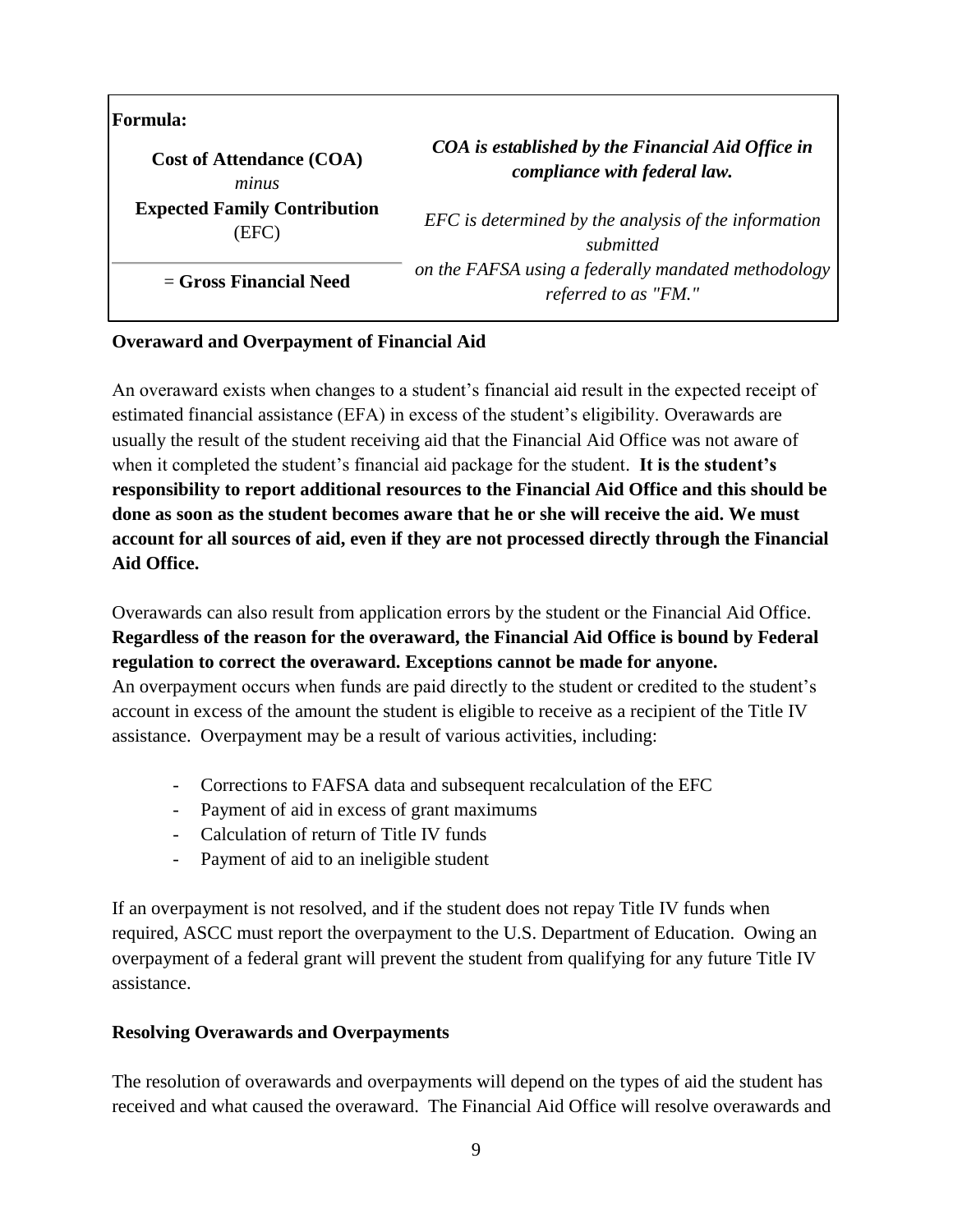overpayments using the following methods: (1) re-evaluating the student's EFC, and (2) making adjustments to awarded or disbursed aid.

If any portion of your FSA award was paid to you by check, to pay for non-institutional charges such as room and board, transportation, and miscellaneous expenses, you may be required to return some of that money to the ASCC Finance Office so that it may be repaid to the programs. The ASCC Finance Office will notify you via telephone, postal mail, e- mail or by word of mouth regarding your OVERPAYMENT. Any unearned funds must be returned to ED. You will not be asked to repay Federal Work Study wages which you have earned through employment.

Please visit your financial aid counselor for more information on resolving overawards and overpayments.

*Important: You will be ineligible for additional financial aid until repayment is made in full or until payment arrangements are made.*

## **V. SATISFACTORY ACADEMIC PROGRESS (SAP)**

Students receiving financial aid must demonstrate and maintain Satisfactory Academic Progress (SAP) toward the achievement of an associate degree or certificate of proficiency in an eligible educational program.

- 1. Students must maintain a minimum of **2.00 semester term Grade Point Average** and
- 2. Students **must also maintain at least a 2.00 Cumulative Grade Point Average** for the entire academic career.
- 3. Students must successfully complete at least 2/3 or 66.667% of all credits attempted in a semester and all the cumulative semester credits attempted during the entire academic career.

Grades of P, NP, W, W/NP, W/F, AU, AR, UW, R, X, and F are not counted as SAP but **will be** included with credits attempted. **Successful completion requires a grade of at least D– in any course.**

A "T" grade is used to identify all credit hours transferred from other colleges. An "E" grade identifies credit given when a student successfully challenges any course. Credit hours earned for a "T" or "E" grade are not counted in determining your enrollment status for purposes of FSA. An "I" (Incomplete) grade is given when a student fails to complete all required course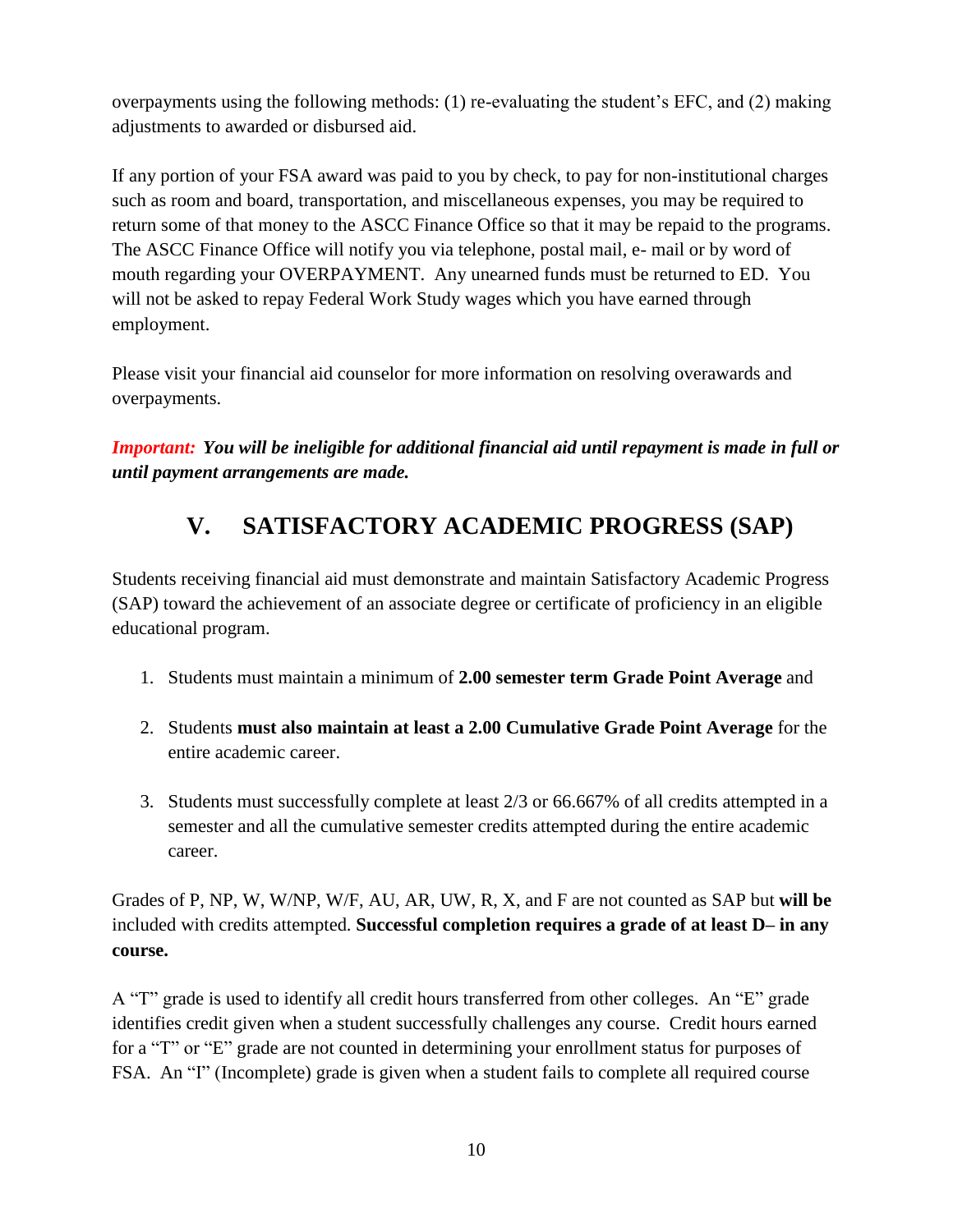work by the end of the semester; credits will be earned when final letter grade is posted to the student's academic record.

#### **Cumulative Academic History**

After the Financial Aid Office receives the processed FAFSA, your total postsecondary history at ASCC and other college(s)/university(s) attended are taken into account in determining whether you are maintaining SAP. This applies to all periods of enrollment whether or not you have received financial aid.

#### **Maximum Time Frame**

To maintain SAP, you must complete the requirements for your declared degree or certificate by the time you have attempted 150% of the published program length.

*Example:* Published length of program is 60 credits

- You will be considered not to be maintaining SAP, and will lose your eligibility for Federal student aid after attempting 150%, or 90 credits in that program.

#### *NOTE: 30 remedial credits attempted will be paid by financial aid; any attempted remedial credits beyond 30 will not be paid by financial aid.*

Generally, all credit hours attempted by the student are counted in determining SAP. In the event that it becomes necessary for the student to *withdraw completely* from school after a semester has begun, the student may request in writing that the Financial Aid Office not include the hours for that semester as "Hours Attempted" in evaluating the student's SAP.

#### **Consequences**

#### Financial Aid Probation/Warning:

If you do not meet financial aid SAP as stated above, you will be placed on financial aid probation or warning. You may continue to receive financial assistance for *one semester* while on financial aid probation or warning.

#### Financial Aid Suspension:

If you fail to meet SAP by the *End of the semester of Financial Aid Probation or Warning*, you will be placed on Financial Aid Suspension (FAS). You will not be able to receive Federal Student Aid.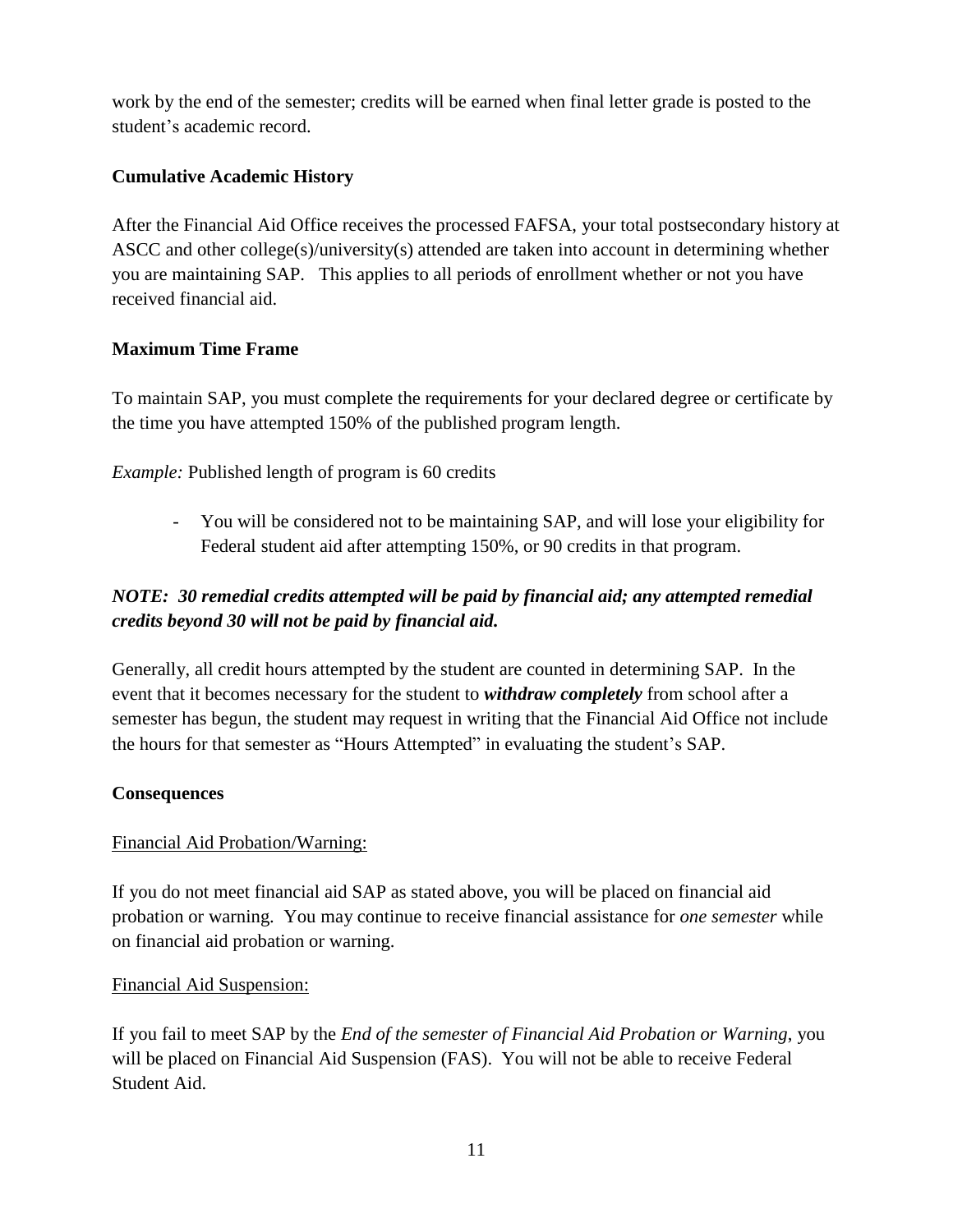#### Financial Aid Reinstatement:

To regain SAP and eligibility for FSA after your suspension, you must earn at least a 2*.00 semester* AND *cumulative grade point average (GPA) by the end of the semester of your FAS period.* In addition, you must successfully complete at least 2/3 passing (66.667%) of the credits attempted and raise your cumulative successful completion passing rate to at least 2/3 (66.667%).

#### **SAP Appeal**

A student who is no longer eligible for federal student aid due to a failure to meet Satisfactory Academic Progress (SAP) standards, and who has been placed on Financial Aid Suspension, may appeal this status. Determination of this appeal will depend on the nature of the circumstances, the quality of the documentation the student provides, and how well the student has displayed the ability to progress towards the degree completion within a reasonable time period. Unusual circumstances (such as student illness, death of an immediate family member, family stress, or medical/emotional disability) may warrant a review of a disqualified student's individual situation. A Financial Aid SAP Appeal Form (Available in the Financial Aid Office) may be filed if such a review is desired.

#### SAP Appeal Process:

If you feel there have been extenuating circumstances which affected your SAP:

- 1. See your Financial Aid Counselor to inquire about SAP Appeal. Your FA Counselor will then determine if you are a good candidate for a SAP Appeal process.
- 2. Once a determination is reached to proceed with the appeal process, the student is required to fill out the FA SAP Appeal form (may be picked up from the FA Office).
- 3. You must provide the required documentation in support of your appeal based on the extenuating circumstances (See Examples below). Turn in all documentation together with the appeal form to your financial aid counselor, who will then, in turn submit it to the Financial Aid Officer for review.
- 4. The Financial Aid Officer will review the request and render a decision.
- 5. A written decision by the Financial Aid Officer after consideration of the appeal will be issued to the student via his/her FA Counselor. A written decision by the FA Officer after full consideration, further questioning and investigation/research (if necessary) of the request, is final.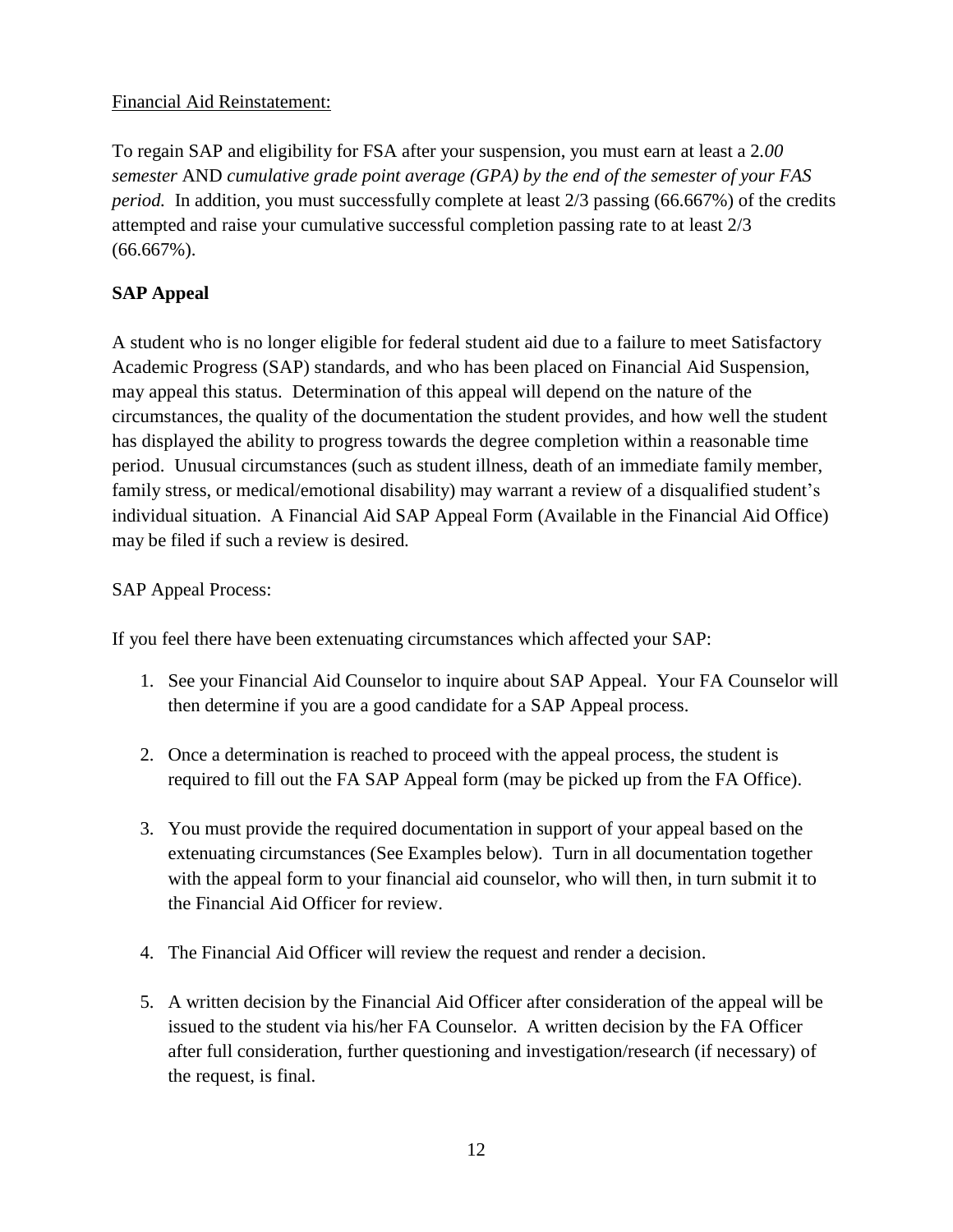The following table contains examples of some circumstances and of documentation(s) required to support your appeal:

|                | <b>REASON</b>                                                                                                   | <b>ACCEPTABLE SUPPORTING</b><br><b>DOCUMENTATION</b>                                          |
|----------------|-----------------------------------------------------------------------------------------------------------------|-----------------------------------------------------------------------------------------------|
| $\mathbf{1}$   | Serious illness or injury of the student<br>or a close family member (child,<br>spouse, parent, or grandparent) | Medical report from the doctor                                                                |
| $\overline{2}$ | Pregnancy complications                                                                                         | Medical report from the doctor                                                                |
| 3              | Moving off-island                                                                                               | Letter from the parent or family chief $\&$ airline ticket                                    |
| $\overline{4}$ | Family emergency (local/off-island)                                                                             | Red Cross verification & airline ticket                                                       |
| 5              | Death in the family (local/off-island)                                                                          | Death certificate $\&$ a sworn statement of relation to<br>the deceased                       |
| 6              | Family problems                                                                                                 | Letter from a government agency or private company                                            |
| 7              | Employment of the student (full-<br>time or part-time)                                                          | Letter from employer                                                                          |
| 8              | Academic difficulties/lack of serious<br>commitment to get an education                                         | Completed DOSS Counseling/Tutoring Referral<br>Form, and a written statement from the student |
| 9              | Military commitment                                                                                             | Letter from the commanding officer or copy of<br>military orders                              |
|                | 10 Personal problems (alcohol or drugs)                                                                         | Letter or Personal Statement                                                                  |

#### ASCC Attendance Policy

Students are expected to attend all classes and laboratories for which they have registered for and to receive final grades. Students are also responsible for all work and assignments missed due to absence from class. Students with excessive absences during the first two weeks of instruction will be administratively dropped. A student cannot exceed six (6) absences for Monday, Wednesday, Friday classes, four (4) absences for Tuesday, Thursday classes; and three (3) absences for summer sessions. The number of absences allowed for the College Accelerated Preparatory Program (CAPP) may be found in the ASCC Catalog. *(See ASCC Academic Catalog: Attendance Policy)*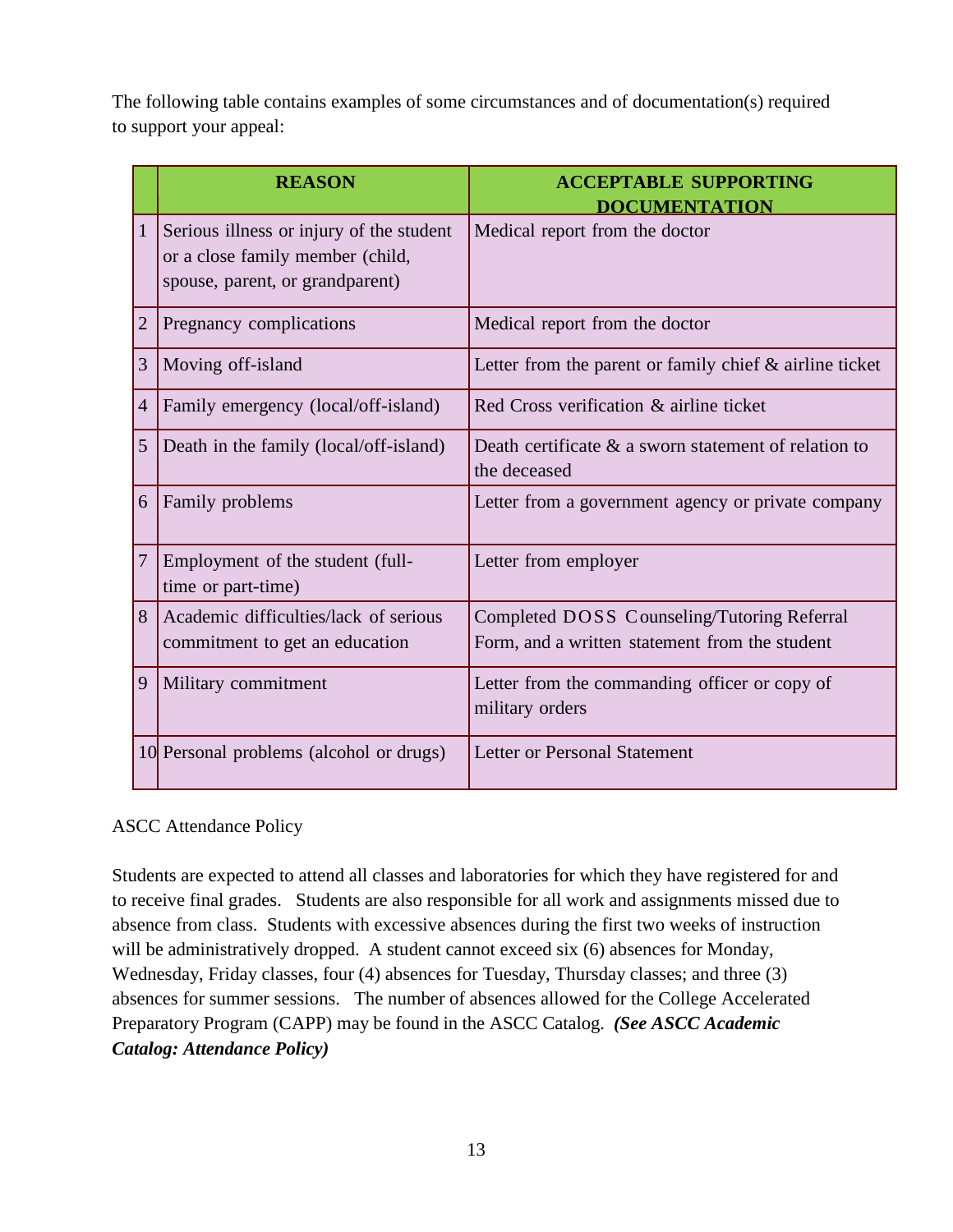A student can be excused from classes at the discretion of, or upon verification by the instructor, for the following reasons: medical, family emergency, special curricular activities, military obligations, jury duty, and related official College sponsored activities.

The Veterans Administration requires that institutions of higher education keep accurate records of attendance of all enrolled veterans.

**Important: REPEAT POLICY-- For financial aid purposes, <sup>a</sup> student is allowed to retake (one time only per previously passed course) any previously passed course. Passed means any grade higher than an "F," regardless of ASCC policy requiring a higher qualitative grade or measure to have been considered to have passed the course. A student may be repeatedly paid for repeatedly failing (F) the same course. See your Financial Aid Counselor for more details.**

Withdrawal Policy and Return of Title IV Funds (R2T4)

The Financial Aid Office requests Title IV funds for qualified recipients under the assumption that the student will attend the entire period of enrollment for which the assistance is awarded. However, if the student withdraws from school before the completion of the enrollment period, the student may no longer be eligible for the full award that he/she originally was scheduled to receive.

The use of the term "withdrawal date" is only for the purpose of calculating the amount of Pell and FSEOG aid earned by the student. In order to determine the student's withdrawal date from school, the student must complete a "Withdrawal" form. The student, or in case of an emergency, a person designated by the student, initiates the process by acquiring the form from the Registrar's Office and processes it through the offices listed on the form. The withdrawal process is completed when the form is received by the Registrar's Office and the "W" is posted in the student information system.

Per federal regulations, any student who receives financial aid and then withdraws from all classes prior to completion 60% of the semester/program and/or course will be required to repay a portion of any unearned federal financial aid received. The Financial Aid Office will calculate the amount of unearned federal aid and notify the student of the amount to be returned, the due date, and the procedure. *Students considering dropping classes should first consult with the Financial Aid Office to understand the implications of a complete withdrawal.*

In the event the student fails to initiate the withdrawal form as indicated above, the withdrawal date used to compute Pell and FSEOG aid earned by the students is established in accordance with the following chart. *Students considering withdrawing/dropping classes are referred to the Financial Aid Office to understand the implications and possible consequences of withdrawal from school.*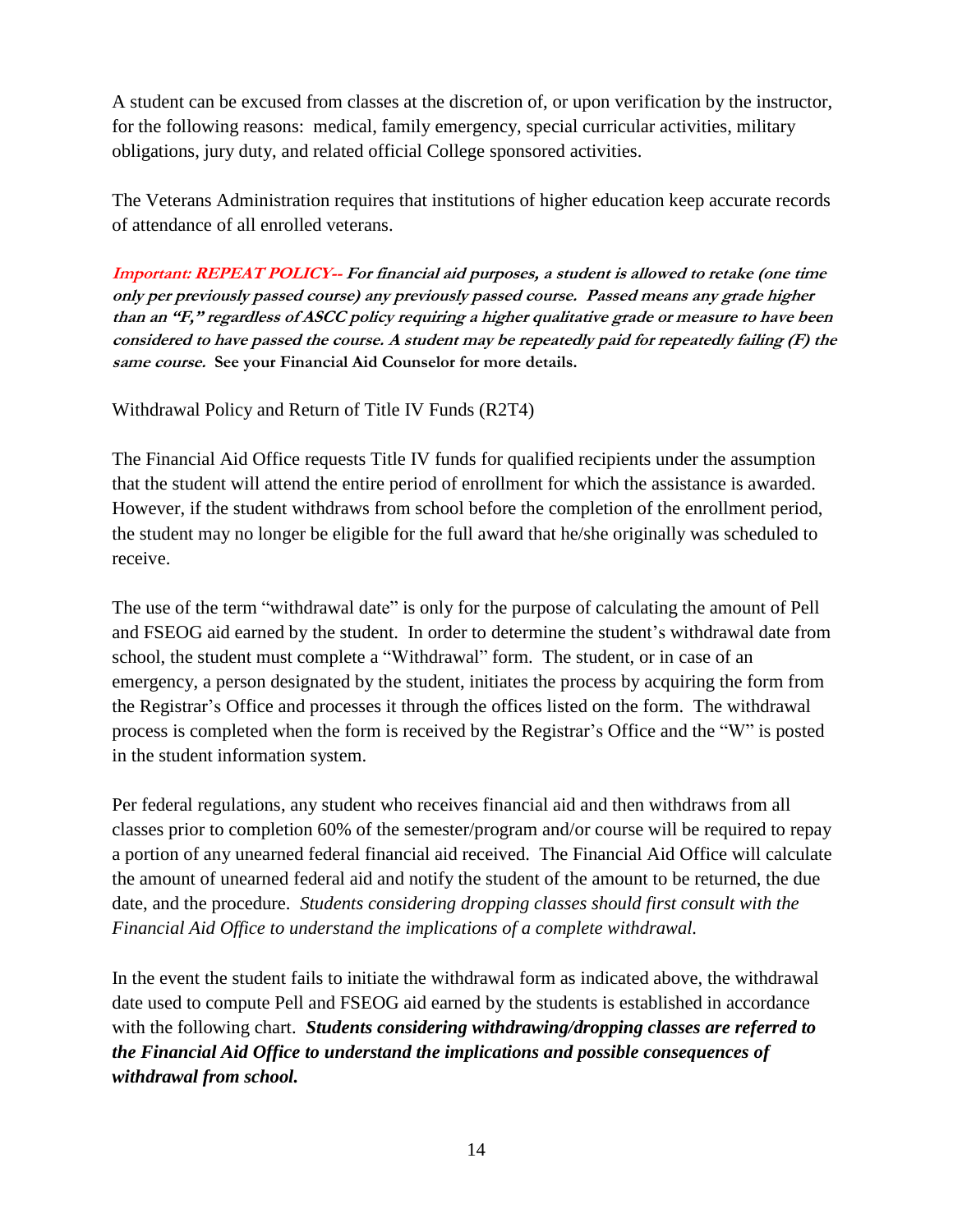| <b>CATEGORY</b>                    | <b>WITHDRAWAL DATE</b>                                          |
|------------------------------------|-----------------------------------------------------------------|
| Official withdrawal from school    | The earlier of:                                                 |
|                                    | Date student begins the official withdrawal process             |
|                                    | 2. Date student otherwise provides official notification to the |
|                                    | school of intent to withdraw                                    |
| Unofficial withdrawal from school  | Documented last date of attendance at an academically-related   |
|                                    | event (ASCC must document that the activity is academically     |
|                                    | related and that the student attended the activity)             |
| Unofficial withdrawal from school  |                                                                 |
| (student fails to begin withdrawal | Case-by-case determination based on consideration of            |
| process due to illness, accident,  | circumstances (e.g., date of accident or personal loss).        |
| grievous personal loss, or other   |                                                                 |
| circumstances beyond the student's |                                                                 |
| control)                           |                                                                 |
| Expulsion                          | Effective date of expulsion                                     |
|                                    |                                                                 |

*\* See also section on Refund Policy regarding Date of Withdrawal and Refunded Charges.*

## **VI. VERIFICATION**

Your application for federal student aid may be selected for a process known as verification. This means that the Financial Aid Office must verify the accuracy of the information that you submitted on the FAFSA. If selected, you must submit a verification worksheet, federal tax return transcripts, and/or other supporting documents. Until your information has been verified, a financial aid award cannot be issued to you.

You will be notified in writing (via email on your FAFSA) or during walk-in inquiries if you have been selected for verification. You will normally have 60 days to submit the required verification documents. Failure to submit the verification documents will result in your financial aid file being closed and no award being issued. If any data reported on the FAFSA is found to be incorrect, your financial aid eligibility will be recalculated.

A list of the different types of verification worksheets may be found at the financial aid office. For more details on the verification process, please contact your financial aid counselor, or visit the school website at [www.amsamoa.edu.](http://www.amsamoa.edu/)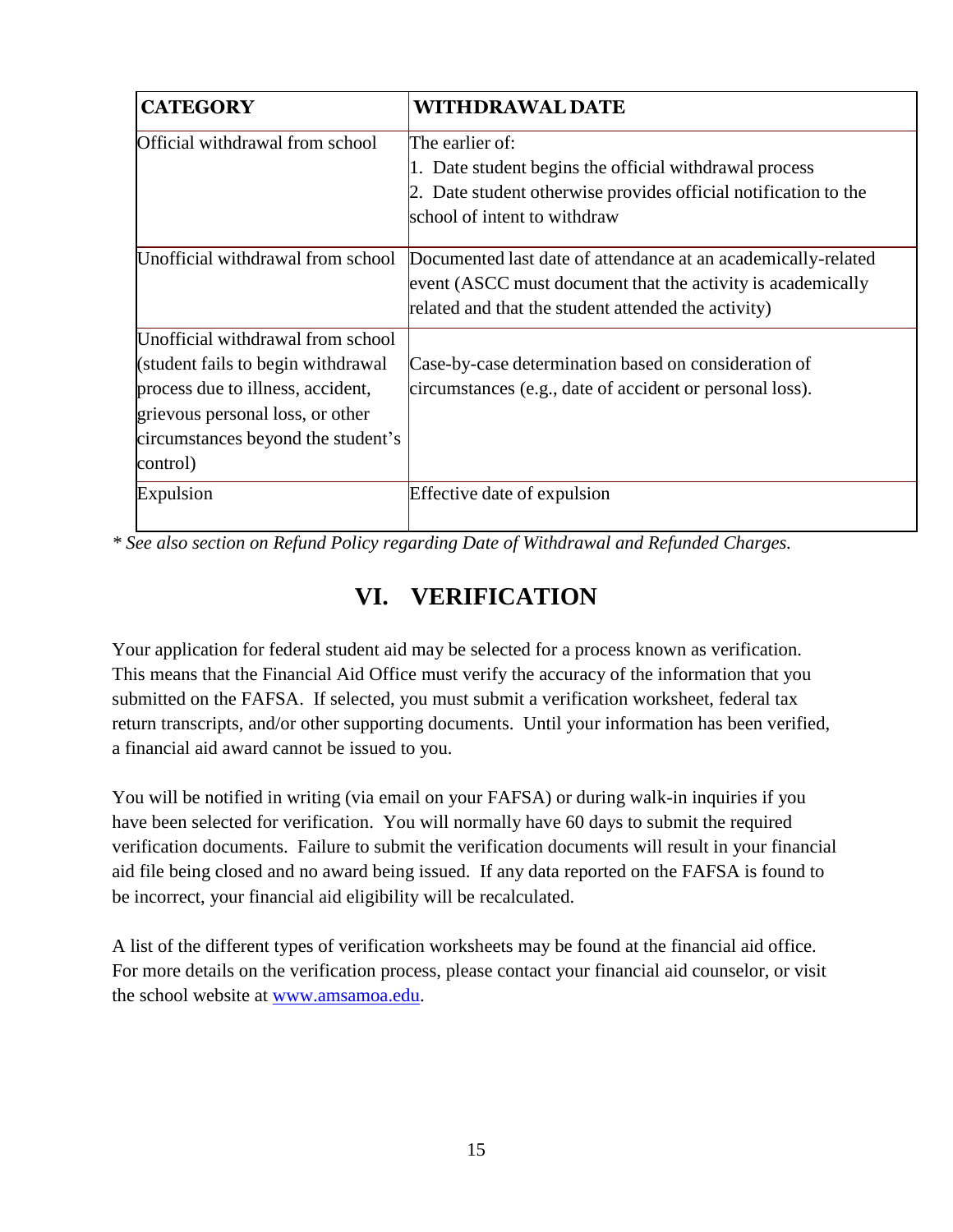## **VII. FINANCIAL AID FORMS**

Below is a list of the different financial aid forms that may be picked up from the financial aid office, or may be accessed through our office website at [http://www.amsamoa.edu/financialaid.html:](http://www.amsamoa.edu/financialaid.html)

- 2016—17 Current Assets Worksheet
- 2016—17 Dependency Status Appeal Form
- 2016—17 Income Clarification Form
- 2016—17 Non-Tax Filer Income & Resources Form
- 2016—17 Unusual Enrollment History Appeal Form
- 2016—17 V1 Standard Verification Worksheet
- 2016—17 V4 Custom Verification Worksheet
- 2016—17 V5 Aggregate Verification Worksheet
- 2016—17 V6 Household Resource Verification Worksheet
- Dependency Status Appeal—Sworn Statements
- FERPA Waiver Form

## **VIII.OTHER IMPORTANT INFORMATION**

#### **Student Rights**

Students have the right to:

- Know what financial aid assistance is available, including information on all federal, local, and institutional financial aid programs;
- Know the application submission deadlines;
- Know the cost of attending ASCC for determination of financial aid eligibility;
- Know how ASCC calculates financial need;
- Know how your financial need was determined and what resources (such as parental contribution, assets, other financial aid, etc.) were considered in the need calculation;
- Know how much of the financial need has been met:
- Know what portion of your financial aid must be refunded or repaid to the Federal Student Aid programs if you withdraw, drop out, are suspended, or are expelled;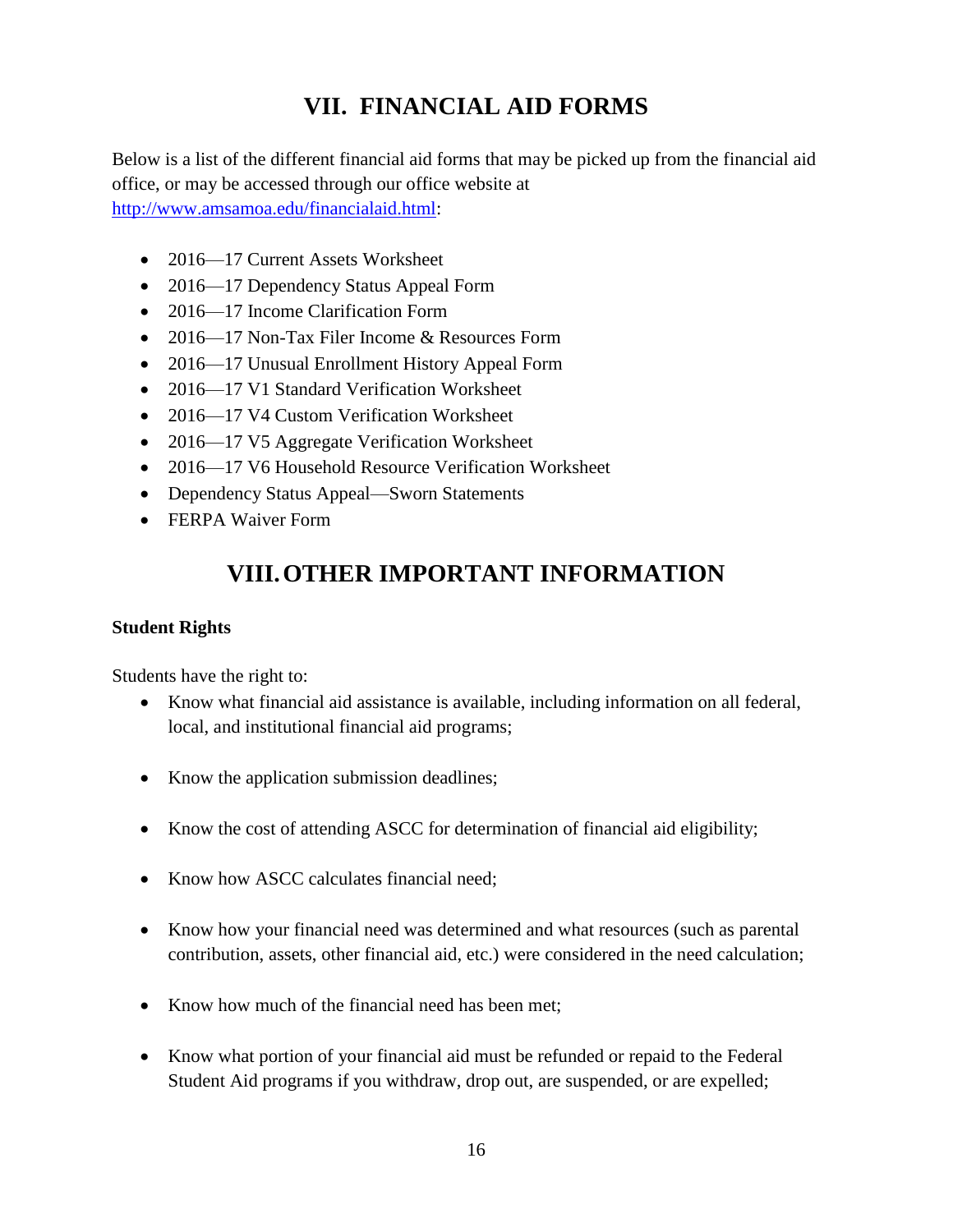Request an explanation of the various types of aid in the award package. If dissatisfied with the award(s), students may request a review of their total aid package by contacting the Financial Aid Office.

#### **Student Responsibilities**

Students have the responsibility to:

- Review and consider all information about ASCC programs before enrolling;
- Complete all financial aid application forms accurately and submit them on time. Intentional misreporting of information on application forms for federal financial aid is a violation of law and is considered a criminal offense subject to penalties under the U.S. Criminal Code.
- Provide all requested documents and verification items to the Financial Aid Office.
- Report any additional resources received during the award year.
- Read, understand, and keep copies of all forms requiring a signature, and accept responsibility for all signed documents.
- Conduct themselves in a manner compatible with the published college regulations and with the college's function as an educational institution as stipulated in the Student Code of Conduct (*See ASCC Academic Catalog).*

#### **National Student Loan Database System (NSLDS)**

If you previously attended another college or university and received an overpayment of FSA or committed to a student loan agreement, the NSLDS will include your loan information on your SAR. After signing a promissory note, many students are vaguely aware of their responsibility to repay the funds. Defaulting on a student loan will affect your credit rating and could result in withholding or denial of federal student aid.

#### **Drug-Related Convictions**

If you have been convicted of the sale or possession of illegal drugs, your eligibility to receive FSA may be suspended if the offense occurred while you were receiving aid. Contact the *Federal Student Aid Information Center at 1-800-4-FED-AID* to find out more. You may regain eligibility early by successfully completing an approved drug re-habilitation program.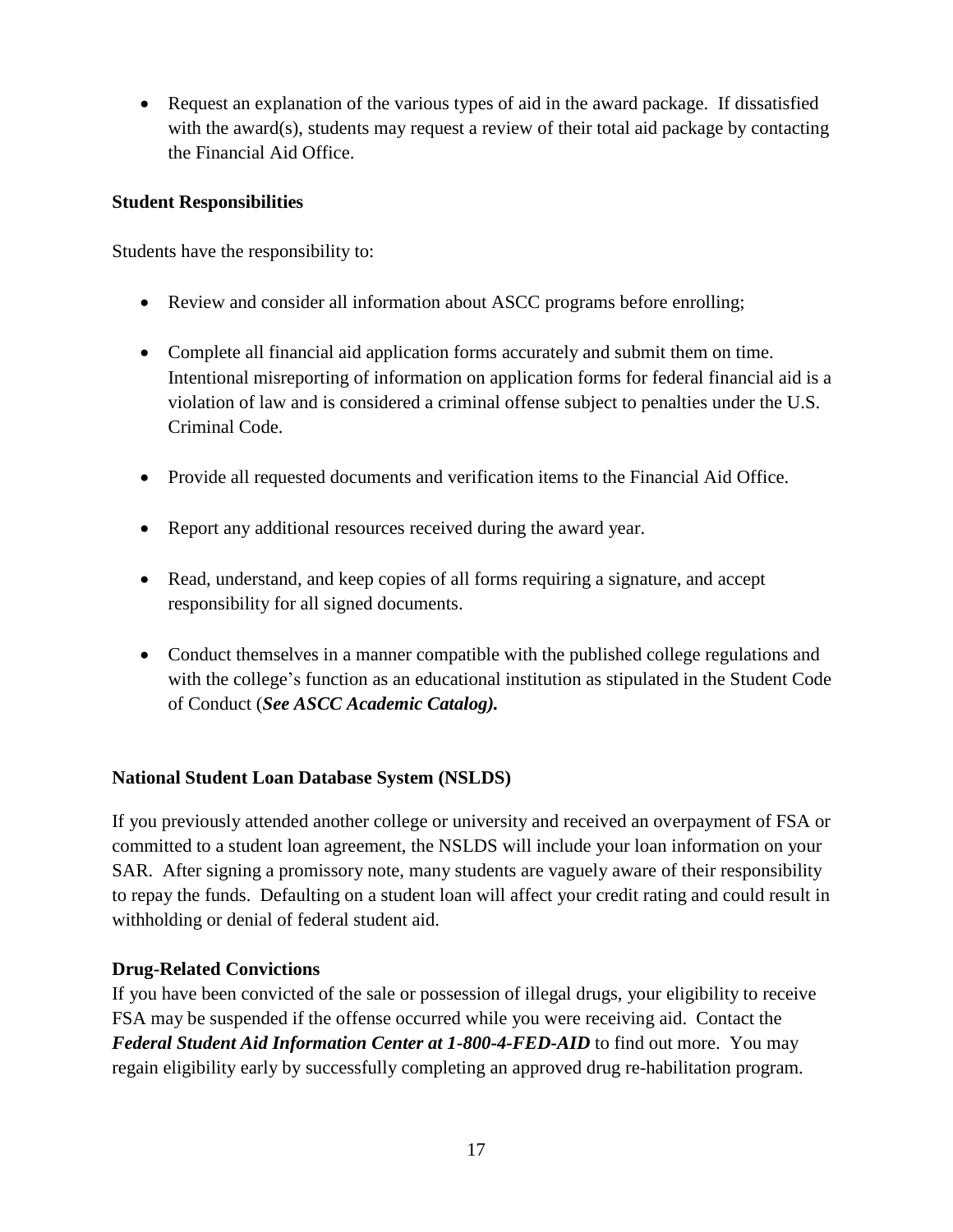#### **Students Right-to-Know**

In compliance with the Student Right-to- Know Disclosure, the following is provided for all current and prospective students for the 2015—2016 Academic Year.

The Graduation Rates provide data on the cohort of first-time, full-time, degree/certificateseeking undergraduates and tracks them for 150% of the normal time of their program to see how many reach completion.

| <b>Overall Graduation Rate</b>                             |     |  |
|------------------------------------------------------------|-----|--|
| <b>Graduation Rate</b>                                     | 29% |  |
| Total number of students in the Adjusted Cohort            | 295 |  |
| Total number of completers within 150% of normal time   86 |     |  |

#### **Net Price Calculator**

Section 132(h) of the Higher Education Act (HEA) states: "Each institution of higher education that receives Federal funds under Title IV shall make publicly available on the institution's website a net price calculator to help current and prospective students, families, and other consumers estimate a student's individual **net price** at such institution of higher education."

*Net price* is the average yearly price charged to first-time, full-time undergraduate students receiving student aid at ASCC. *Net Price Calculator* for ASCC is available on the school website at [www.amsamoa.edu,](http://www.amsamoa.edu/) or you may contact the Financial Aid Office for more information.

#### **Refund Policy of Institutional Charges**

If you withdraw, drop out, are suspended, or are expelled from ASCC on or after your first day of class, you may be entitled to a refund of tuition paid. *Registration fees are non- refundable.*

| <b>Resident Tuition Costs</b>     | $\$\,110.00$ per credit hour |
|-----------------------------------|------------------------------|
| <b>Non-Resident Tuition Costs</b> | \$120.00 per credit hour     |
| <b>Registration Fees</b>          |                              |
| Fall and Spring semesters         | \$50.00                      |
| Summer term                       | \$35.00                      |

#### *Tuition and Fees*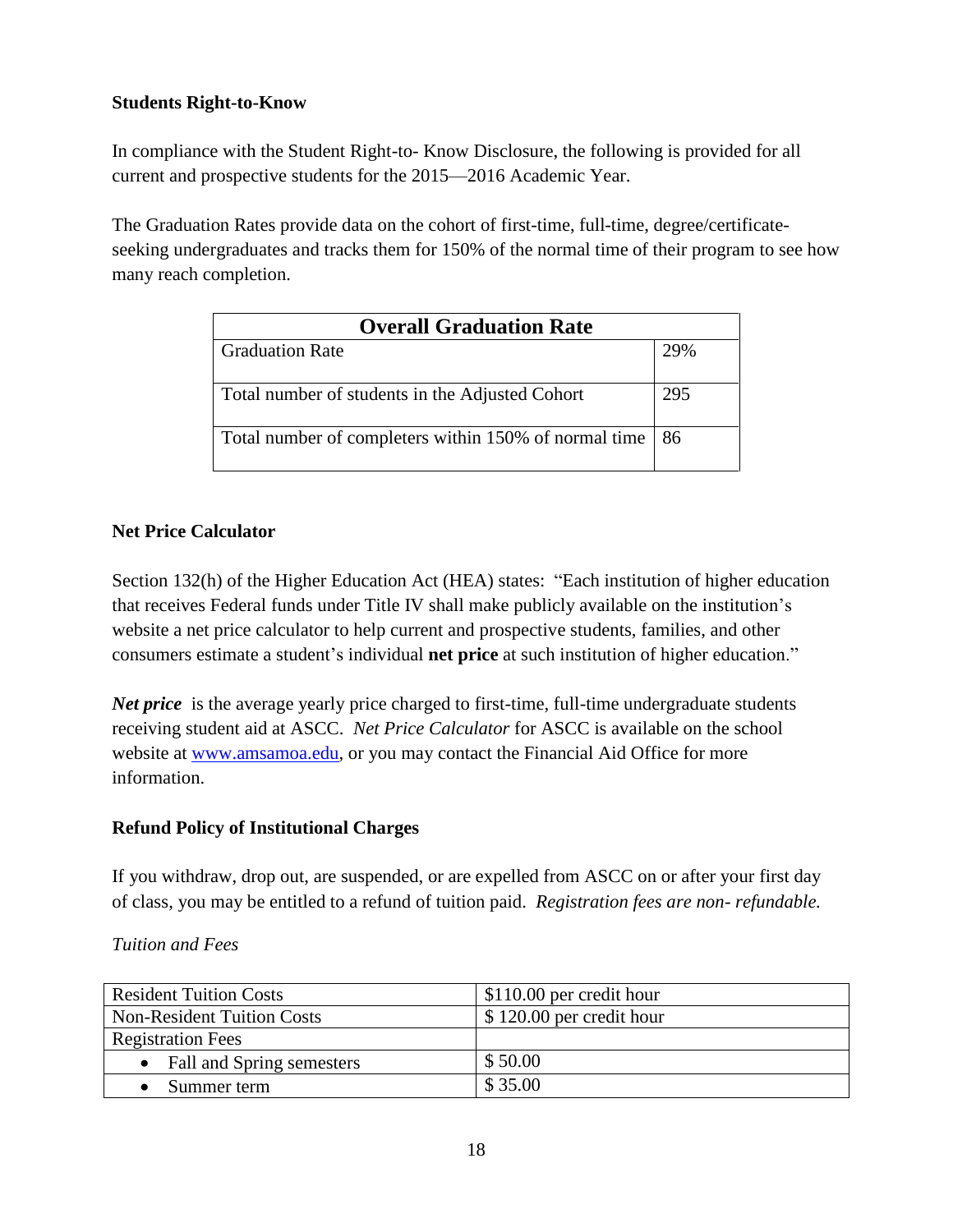*Note: Additional fees may be charged for individual courses, such as lab fees. Please see the Academic Catalog 2016-2017 for details.*

| <b>Date of Withdrawal</b>                 | <b>Refunded Charges</b> |
|-------------------------------------------|-------------------------|
| <b>Week 1 of Instruction</b>              | 100% of tuition         |
| <b>Week 2 of Instruction</b>              | 50% of tuition          |
| <b>Week 3 of Instruction</b>              | 25% of tuition          |
| Week 4 or later in semester 0% of tuition |                         |

Tuition refunds will be issued for student schedule changes as follows:

Once a withdrawal date has been determined, the financial aid Counselor computes the amount earned by the student using a set formula (see your Financial Aid Counselor for details). Any Pell and/or FSEOG already disbursed that exceeds the amount earned by the student must be returned to the U.S. Department of Education (ED). The Financial Aid Office notifies the student in writing to return the excess funds to the ASCC Finance Office for final disposition to ED. In addition, a copy of the notification letter is sent to the Finance Office Accounts Receivables to debit the student's account for the amount owed to the Pell and/or FSEOG program(s).

In contrast, if the amount already disbursed to the student is less than the amount earned, the student is eligible to receive a post-withdrawal disbursement.

The order of attribution of repayments and refunds to Pell and FSEOG is as follows: FSEOG—first Pell—second *\* See also section on Overawards and Overpayments for reference to this policy*

If any portion of your FSA award was credited to your ASCC account to pay for institutional charges (as opposed to being disbursed to you by check for non-institutional charges), then the refund will be used to repay these programs as required by Federal law and regulations before any funds are repaid to you.

#### **Release of Pell/Financial Aid Checks**

The ASCC Accounts Receivable (AR) Specialist and/or Manager from the Finance Office are responsible for disbursing Pell/Financial Aid Checks. The checks will be disbursed at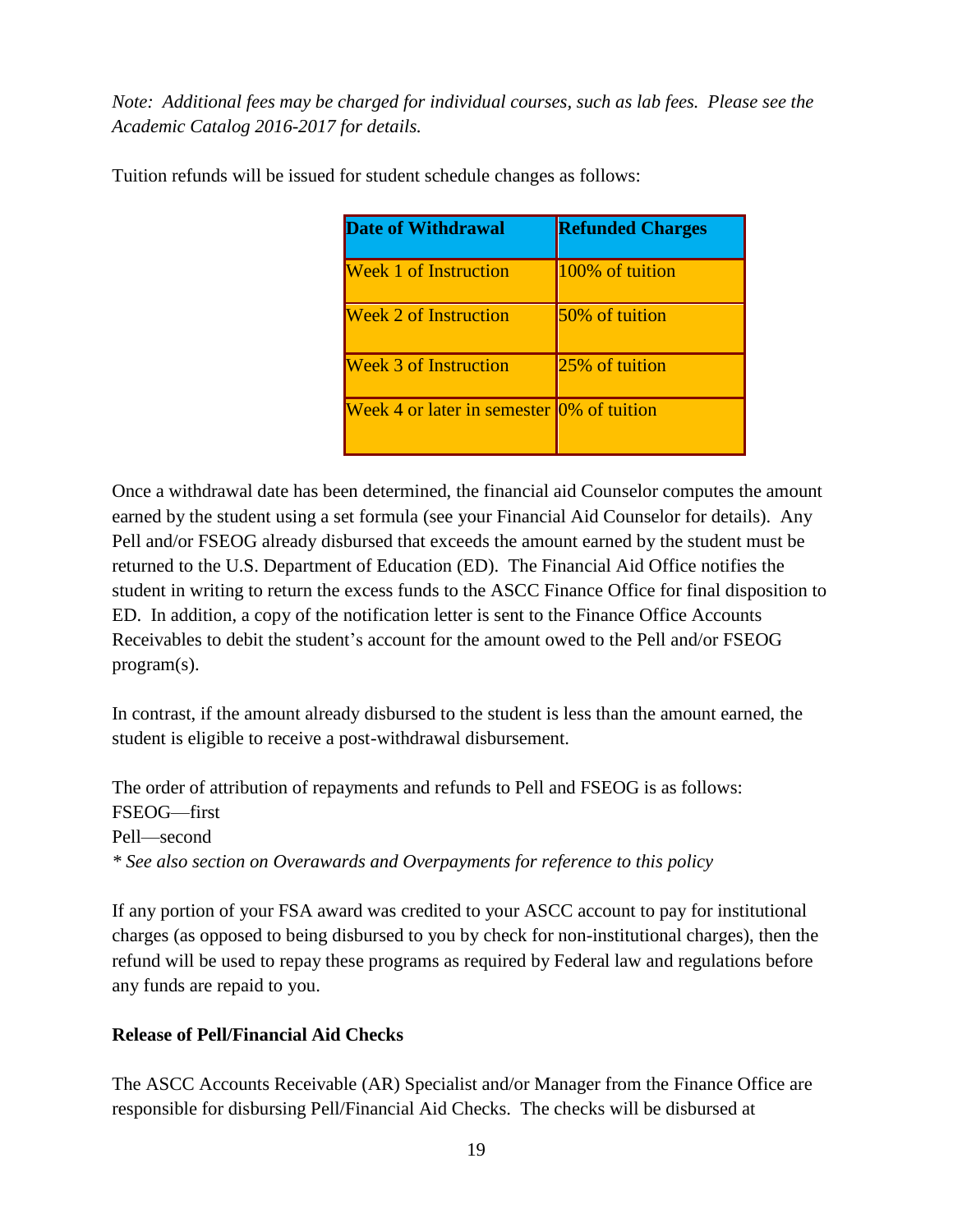the Finance Office window to the owner of the check or to an authorized person via an approved written request letter from the recipient of the check. Any check not picked up within the allowable timeframe (15 days from the date of the check) will be returned to ED as mandated by Federal regulations.

#### **Declination or Return of Federal Pell Grant Funds**

A student is eligible to receive a Pell Grant up to 12 semesters (or equivalent). This limitation is on the duration of Pell Grant eligibility through the calculation of a percentage value called the *Pell Grant Lifetime Eligibility Used (LEU).* A student's LEU is the sum of each of the percentages of the student's scheduled award that was actually disbursed to the student for each award year. A student is no longer eligible for Pell Grant funds once the student's LEU reaches 600%.

#### *LEU (Lifetime Eligibility Used) =600% = 6 years*

A student may decline and return all or a portion of Pell Grant funds that the student was otherwise eligible to receive, as long as this action is taken during the SAME award year.

*NOTE: A student may wish to take the above actions if the student expects to qualify for a larger Pell Grant in future years as a result of a transfer to a more expensive educational institution or an expected change in the student's EFC.*

#### **Textbook Information**

Section 133 of the HEA requires ASCC to disclose textbook information such as course schedules, textbook titles, ISBN numbers, and prices. This information must be made readily available to students and to college bookstores. This requirement applies to all institutions of higher education receiving Federal financial assistance.

The ASCC bookstore offers the opportunity for our students to charge books and school supplies on their student account based on the approved financial aid pre-award. Students may only charge books and supplies for classes currently enrolled in at any given term.

If a student chooses to participate in ASCC's bookstore financial aid program, he/she must present the following official documents to the bookstore staff:

- Valid ID
- Current Official Class Schedule received from the Finance Office (please see sample form)
- Class Syllabus

All students must have these documents before any bookstore charge can be authorized.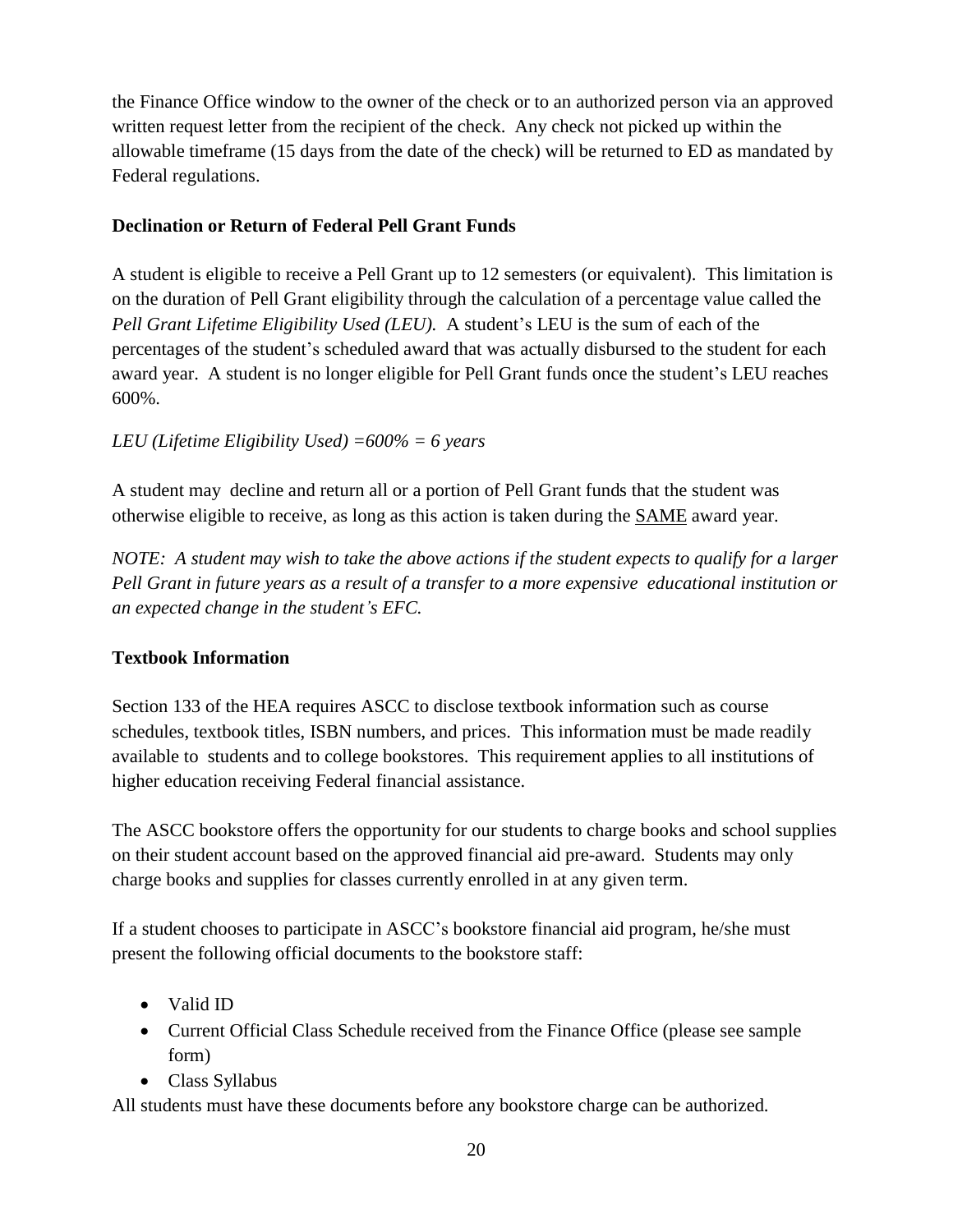If a student chooses not to participate in ASCC's bookstore financial aid program, he/she must officially declare this in writing on his/her current financial aid award letter. The alternative option of reimbursement will be offered to the student immediately. The student must bring in the following documents within 7 days from the beginning of the school term to the Finance Office to process his/her book & supplies reimbursement.

- Valid ID
- Current Official Class Schedule
- Class Syllabus
- Invoice of approved textbook/supplies

Students will only be reimbursed for books/supplies for classes currently enrolled in. For more on ASCC textbook policy, please visit the Financial Aid Office, or access the school website for details: [www.amsamoa.edu.](http://www.amsamoa.edu/)

#### **Family Educational Rights and Privacy Act (FERPA)**

FERPA affords parents or students of ASCC the rights to the following:

- 1. Inspect and review education records;
- 2. Seek amendment of the student's education records that the parent or student believes to be ineligible, misleading, or otherwise in violation of the student's privacy rights;
- 3. Consent to disclosures of personally identifiable information contained in the student's education records, except to the extent that the Act authorize disclosure without consent; and
- 4. File with ED a complaint concerning alleged failures by ASCC to comply with the requirements of the Act.

The procedures for exercising the right to inspect and review education records are:

- 1. Request in writing and make known request to inspect and review education records;
- 2. Responsible office staff will set an appointment for student or parent to review and inspect education records;
- 3. If records are ineligible, or misleading, or any evidence of violation of the student's privacy rights are found, then the responsible office staff will consult their department head for further review and action.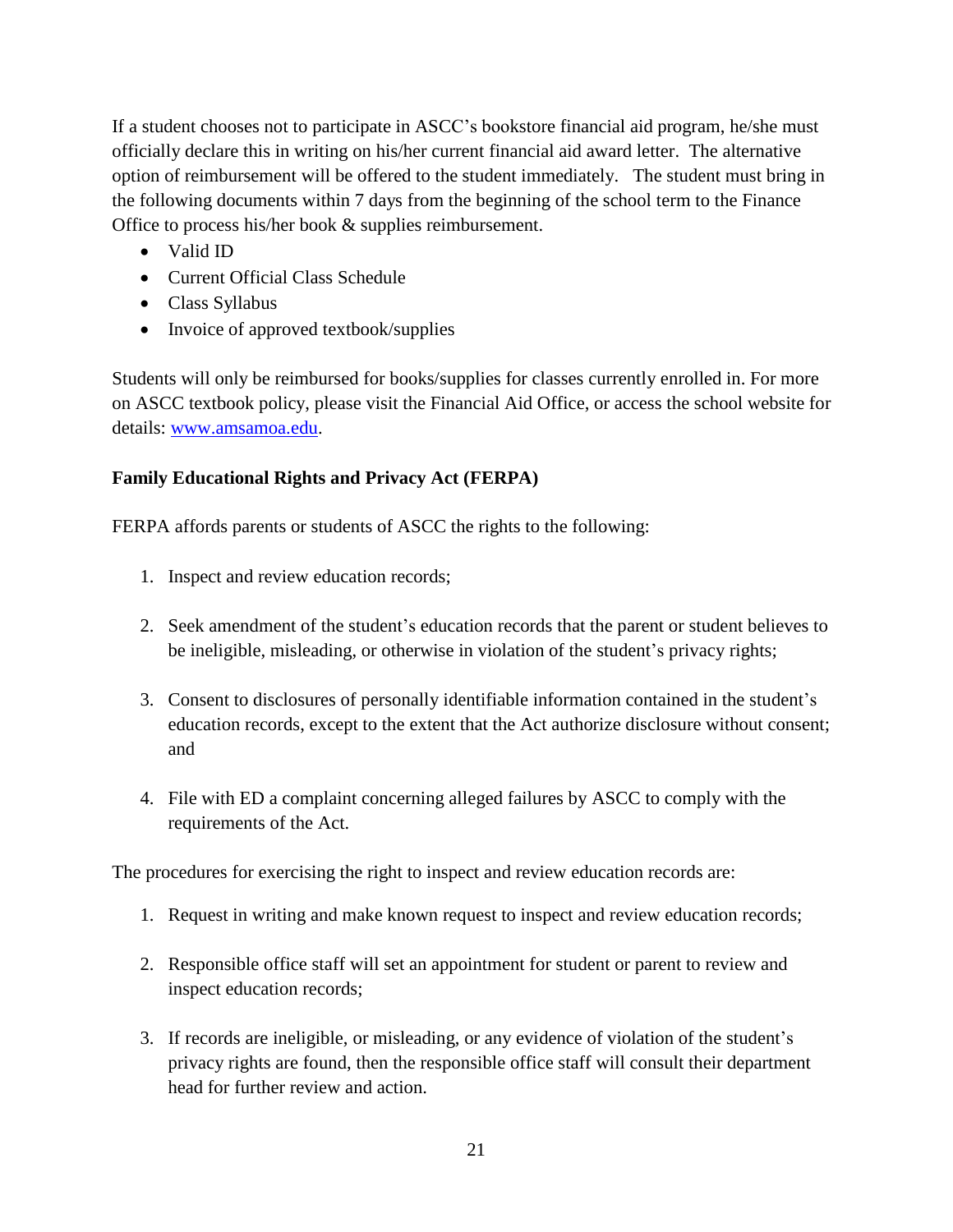#### **Professional Judgment/Special Circumstances**

The federal government sets the criteria for determining the dependency status of financial aid applicants. Students who do not meet at least one of the conditions listed below are considered financially dependent for financial aid purposes, and they must provide parental information and signatures on the 2016-2017FAFSA or Renewal FAFSA.

You are **dependent** if you answer NO to ALL of these questions:

| Were you born before January 1, 1993?                                         | $\Box$ YES       | $\square$ NO |
|-------------------------------------------------------------------------------|------------------|--------------|
| As of today, are you married? (Answer "Yes" if you are separated, but not     | <b>YES</b><br>П. | $\square$ NO |
| divorced.)                                                                    |                  |              |
| At the beginning of the 2016—2017 school year, will you be working on a       | $\Box$ YES       | $\square$ NO |
| master's or doctorate program (such as an MA, MBA, MD, JD, PhD, EdD,          |                  |              |
| or graduate certificate, etc)?                                                |                  |              |
| Are you currently serving on active duty in the U.S. Armed Forces for         | $\Box$ YES       | $\square$ NO |
| purposes other than training?                                                 |                  |              |
| Are you a veteran of the U.S. Armed Forces?                                   | $\Box$ YES       | $\square$ NO |
| Do you have children who will receive more than half of their support from    | $\Box$ YES       | $\square$ NO |
| you between July 1, 2016, and June 30, 2017?                                  |                  |              |
| At any time since you turned age 13, were both your parents deceased,         | $\Box$ YES       | $\square$ NO |
| were you in foster care or were you a dependent or ward of the court?         |                  |              |
| As determined by a court in your state of legal residence, are you or were    | $\Box$ YES       | $\Box$ NO    |
| you an emancipated minor? Answer "Yes" if you can provide a copy of a         |                  |              |
| court's decision indicating that you are/were an emancipated minor.           |                  |              |
| As determined by a court in your state of legal residence, are you or were    | $\Box$ YES       | $\square$ NO |
| you in legal guardianship? Answer "Yes" if you can provide a copy of a        |                  |              |
| court's decision indicating that you are/were in legal guardianship.          |                  |              |
| At any time on or after July 1, 2015, did your high school or school district | $\Box$ YES       | $\Box$ NO    |
| homeless liaison determine that you were an unaccompanied youth who           |                  |              |
| was homeless?                                                                 |                  |              |
| At any time on or after July 1, 2015, did the director of an emergency        | $\Box$ YES       | $\Box$ NO    |
| shelter or transitional housing program funded by the U.S. Department of      |                  |              |
| Housing and Urban Development determine that you were an                      |                  |              |
| unaccompanied youth who was homeless?                                         |                  |              |
| At any time on or after July 1, 2015 did the director of a runaway or         |                  | $\Box$ NO    |
| homeless youth basic center or transitional living program determine that     |                  |              |
| you were an unaccompanied youth who was homeless or were self-                |                  |              |
| supporting and at risk of being homeless?                                     |                  |              |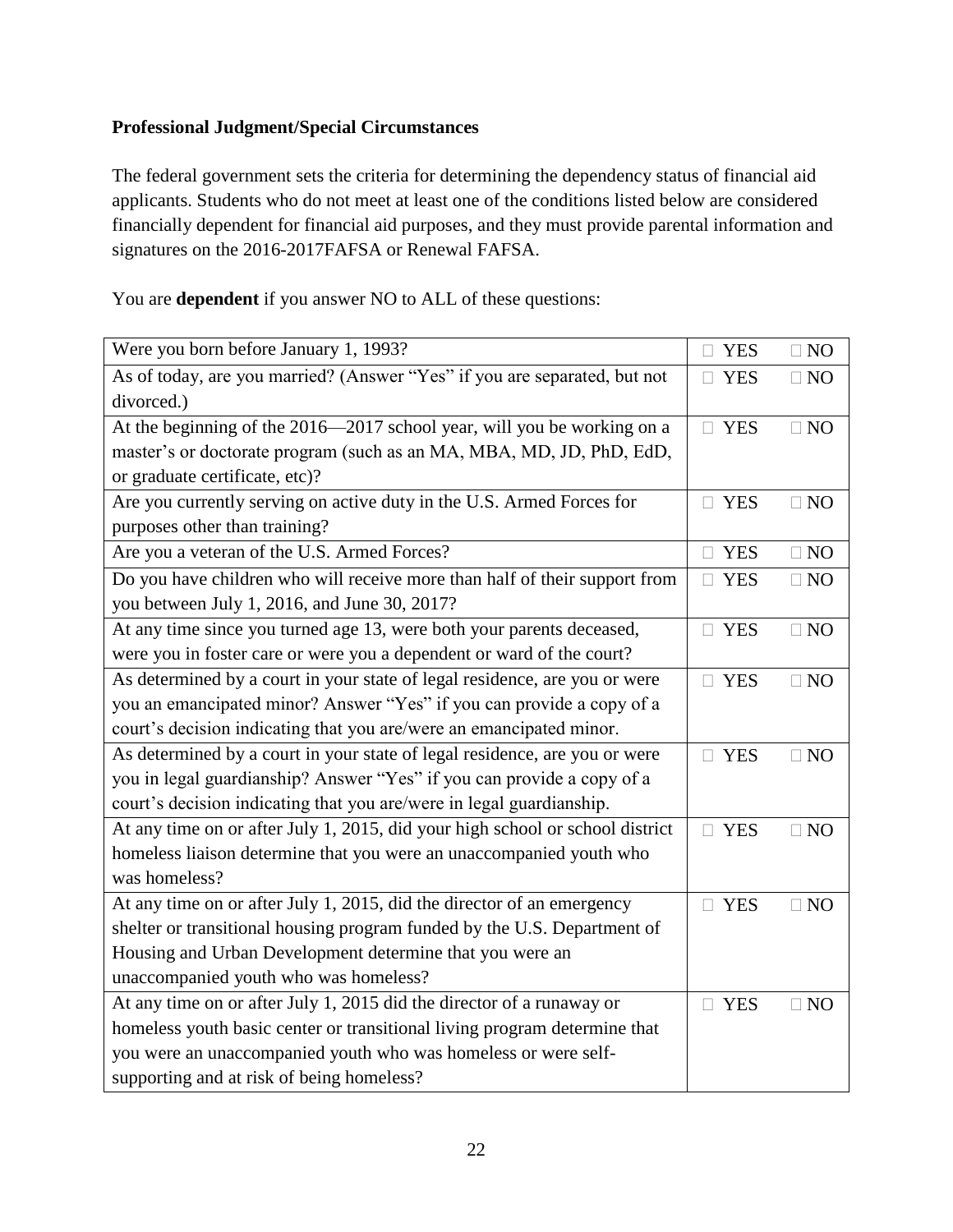If you are classified as a dependent student according to the definition above, but wish to apply for financial aid as an independent student, you must complete this form to appeal for reclassification if you meet the criteria.

Students are classified as dependent or independent because federal student aid programs are based on the philosophy that **students and the parents have the primary responsibility for paying for their post-secondary education**. This "ability to assist" with college costs is measured in an equitable and consistent manner by the government when student and parent data is supplied on the FAFSA.

There is one other condition in which you may be considered independent. The Financial Aid Office can use *Professional Judgment* to review cases of students with special circumstances.

In extreme rare cases, the Financial Aid Office may be able to assist a student who is technically dependent, but who has unique and extenuating circumstances that prevent contact with his/her parents. This may include abandonment and situations where the student's physical or emotional welfare is jeopardized. In such cases, the student must complete a Dependency Status Appeal Form which may be picked up from the Financial Aid Office. Student must also provide written documentation and third party verification in support of this appeal. See your financial aid counselor for forms to fill out and for more information and documentation requirements for the Dependency Status Appeal process.

*Remember! When you complete the FAFSA, if you are a dependent, a parent cannot be counted in the number of household members in college, unless done under Special Circumstances/Professional Judgment.*

#### **Clery (Campus Security) Act with the Violence Against Women Act (VAWA) Amendments**

Copies of the Campus Security Reports are available in the ASCC Catalog and the SGA Handbook. The Campus Security Report can also be accessed on the ED website *[http://ope.ed.gov/security](http://ope.ed.gov/security/)/* which [provides the](http://ope.ed.gov/security/) OPE Campus Security Statistics.

All crimes or emergencies occurring on campus must be reported to the Campus Security for action and assistance. The Office of Student Services is responsible for reviewing and reporting all crimes or emergencies to the Board of Retention and Dismissal for disciplinary actions. Policies on procedures, actions, and prevention of campus crimes can be found in the *ASCC Catalog, pg. 30—33.*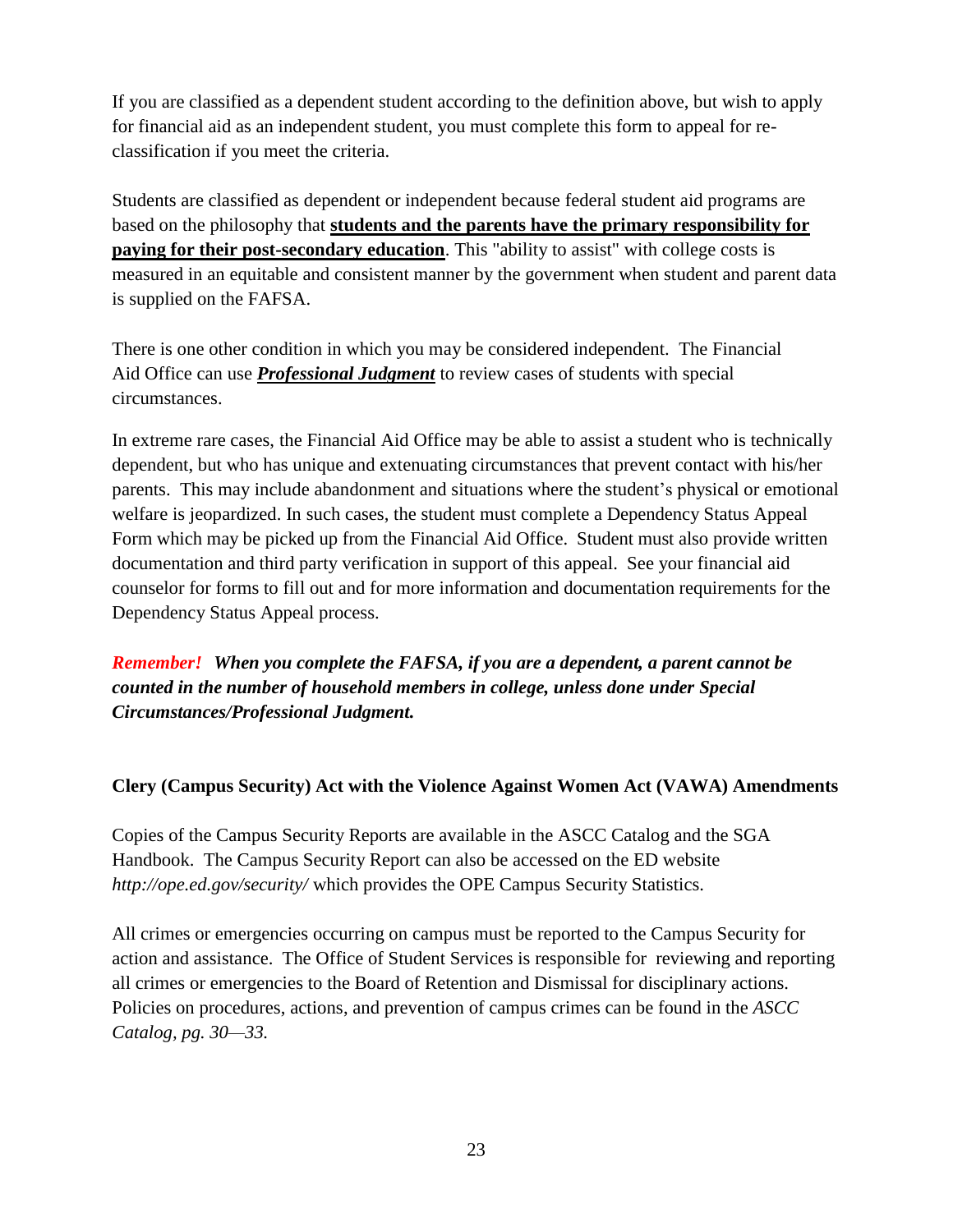| <b>OFFENSE</b>                       | $2010 -$<br>2011        | $2011 -$<br>2012        | $2012 -$<br>2013        | $2013 -$<br>2014        | $2014 -$<br>2015        | $2015 -$<br>2016        |
|--------------------------------------|-------------------------|-------------------------|-------------------------|-------------------------|-------------------------|-------------------------|
|                                      |                         |                         |                         |                         |                         |                         |
| <b>AGGRAVATED</b><br><b>ASSAULTS</b> | 17                      | 20                      | 17                      | $\overline{7}$          | $\overline{7}$          | $\overline{\mathbf{2}}$ |
| <b>BURGLARY</b>                      | 11                      | 10                      | 8                       | 15                      | 15                      | 12                      |
| <b>DRUG VIOLATION</b>                | $\overline{4}$          | $\overline{4}$          | $\mathbf{o}$            | 3                       | 3                       | $\bf{o}$                |
| <b>LIQUOR VIOLATION</b>              | 21                      | 18                      | 10                      | 3                       | 3                       | $\bf{o}$                |
| <b>MURDER</b>                        | $\bf{o}$                | $\bf{o}$                | $\bf{o}$                | $\bf{o}$                | $\bf{o}$                | $\bf{o}$                |
| <b>RAPE</b>                          | $\overline{\mathbf{o}}$ | $\bf{o}$                | $\overline{\mathbf{o}}$ | $\overline{\mathbf{o}}$ | $\overline{\mathbf{o}}$ | $\bf{o}$                |
| <b>ROBBERY</b>                       | $\overline{7}$          | 9                       | 9                       | $\overline{4}$          | $\overline{4}$          | $\overline{\mathbf{3}}$ |
| <b>SEXUAL HARRASSMENT</b>            | $\bf{o}$                | $\bf{o}$                | $\mathbf{1}$            | $\overline{\mathbf{o}}$ | $\bf{o}$                | $\bf{o}$                |
| <b>THEFT</b>                         | $\overline{\mathbf{2}}$ | $\overline{\mathbf{2}}$ | $\overline{\mathbf{3}}$ | $\mathbf{1}$            | $\mathbf{1}$            | $\bf{o}$                |
| <b>VANDALISM</b>                     | 9                       | 12                      | $\overline{7}$          | 5                       | $\overline{\mathbf{5}}$ | $\bf{o}$                |
| <b>WEAPON POSSESSION</b>             | $\bf{o}$                | $\bf{o}$                | $\bf{o}$                | $\bf{o}$                | $\bf{o}$                | $\mathbf{1}$            |
| <b>DATING VIOLENCE</b>               |                         |                         |                         |                         | $\bf{o}$                | $\bf{o}$                |
| <b>DOMESTIC VIOLENCE</b>             |                         |                         |                         |                         | $\bf{o}$                | $\bf{o}$                |
| <b>SEXUAL ASSAULT</b>                |                         |                         |                         |                         | $\bf{o}$                | $\bf{o}$                |
| <b>STALKING</b>                      |                         |                         |                         |                         | $\bf{o}$                | $\bf{o}$                |

#### **Additional Financial Resources**

#### *Scholarship Resources*

Scholarships are a great financial option for students who qualify. The monetary value of any scholarship received will be included in determining the student's financial need for other financial aid.

 **AmeriCorps**—By becoming a volunteer with AmeriCorps, you will receive an education award of up to the amount determined by the awarding agency. This program provides full-time educational awards in return for work in community service. For more information, go to **[www.americorps.org](http://www.americorps.org/)**.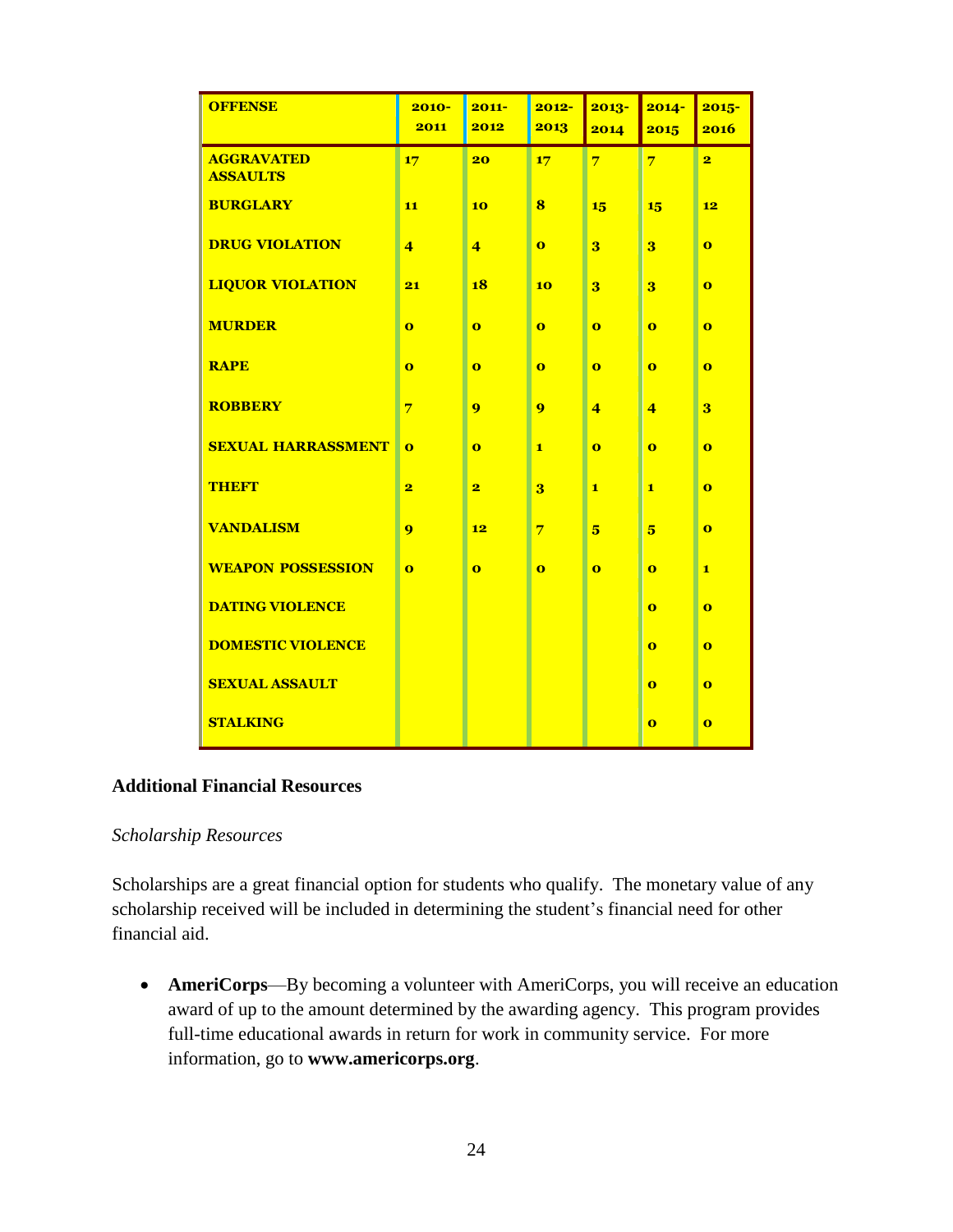- **McDonalds** Financial assistance offered by the local McDonalds. Contact the local McDonalds Office or the ASCC Student Services Office for application details.
- Other Known Scholarships—Congressional Award, Florence Saulo & Associates Scholarship, Bill Gates Millennium Scholarship, and Business & Professional Women Scholarship.
- **American Samoa Department of Education (ASDOE) -** ASDOE Teacher Education. Contact the ASDOE Office for application information.
- **American Samoa Government Scholarship** Contact the ASDOE Office for application information.

#### **Institutional Scholarships**

- Presidential Merit Scholarship—Available to full-time students who meet the requirements for this merit-based financial assistance. Contact the Dean of Student Services for details.
- Miss ASCC Scholarship—See the Dean of Student Services for details.
- ASCC Matai Alumni Association Scholarship—contact the Dean of Student Services for details.
- Student Government Association (SGA)—Saili le Atamai Scholarship. Contact the Dean of Student Services or the SGA office for details.

#### **Financial Aid Information/Resources**

Financial Aid information can be found in the ASCC Financial Aid Handbook, the U.S. Department of Education's booklet, Funding Education Beyond High School, and The Guide to Federal Student Aid.

#### **Online Resources**

- 2016-2017 ASCC Financial Aid Handbook: **[www.amsamoa.edu/studentsfinancialaid](http://www.amsamoa.edu/studentsfinancialaid)**
- Guide to Federal Student Aid **[www.federalstudentaid.ed.gov/guide](http://www.federalstudentaid.ed.gov/guide)**
- U.S. Department of Education **[www.studentaid.ed.gov](http://www.studentaid.ed.gov/)**

*Remember! The monetary value of any scholarship received will be included in determining the student's financial need for other financial aid NOT including Pell.*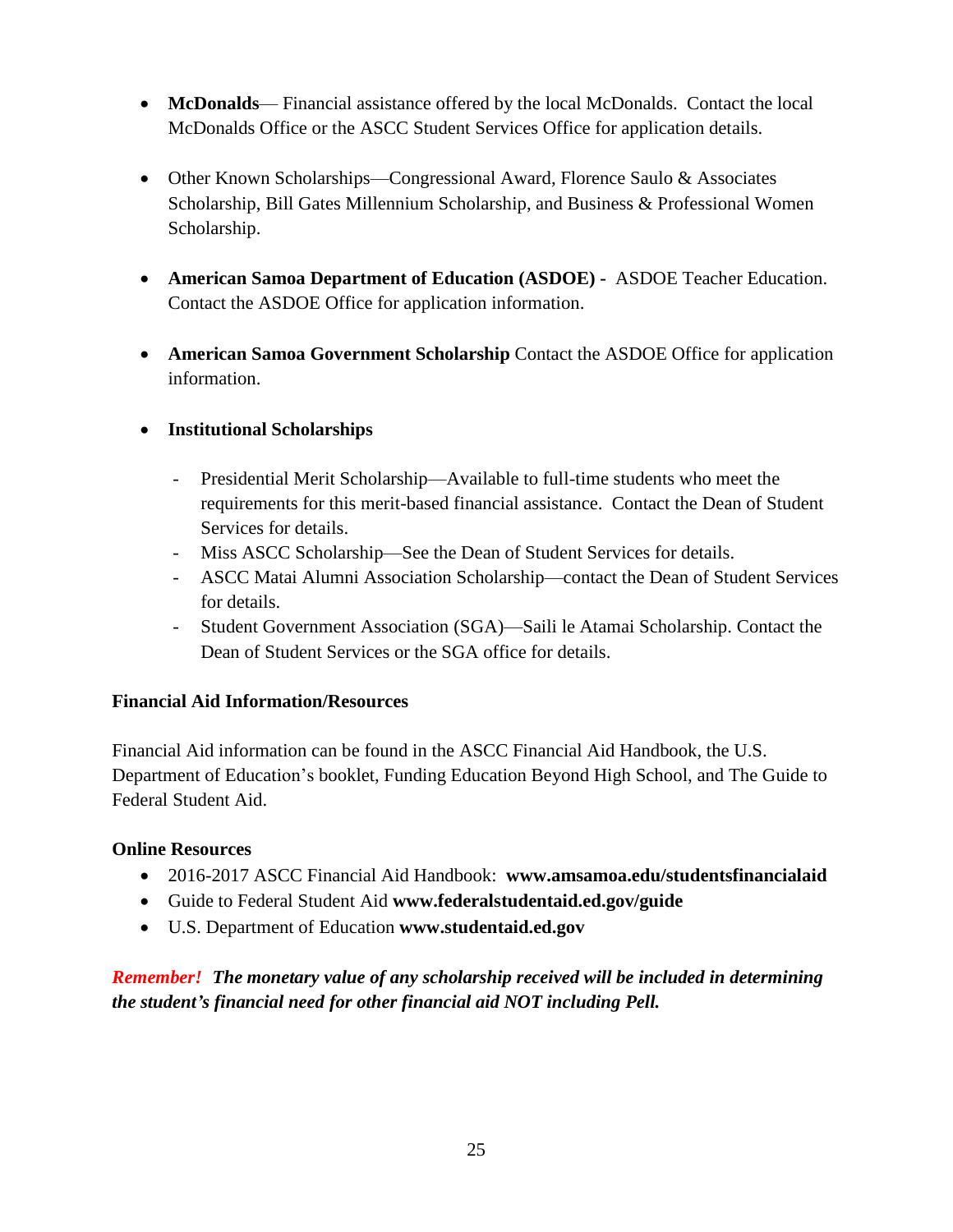## **IX. FINANCIAL AID TERMS**

**Award Notification:** An e-mail or letter notifying financial aid applicants of the types and amounts of aid offered. The notification will include an option for a student to decline or accept the award.

**Cost of Attendance (COA):** The total estimated cost of college for the school year, also referred to as the student budget. This includes tuition and fees and allowances for educational and living expenses (including a reasonable allowance for renting or purchasing a personal computer), and transportation costs.

**Expected Family Contribution (EFC):** The amount of money the student and family are expected to contribute toward the student's annual college costs.

**Financial Need:** The difference between the students COA at ASCC and EFC. This is determined by subtracting the EFC and other financial resources from your COA.

**Federal Processor:** The U.S. Department of Education's Central Processing System (CPS). Commonly referred to as CPS, the federal processor analyzes the information on your FAFSA, calculates your EFC, and sends you a Student Aid Report (SAR). The SAR is then sent to our office for processing in the form of an Institutional Student Information Report, or ISIR.

**Free Application for Federal Student Aid (FAFSA):** This is the official financial aid application used to determine federal aid.

**Parent:** A student's biological mother or father. In the case of adoptive parents and stepparents, an adoptive parent is treated just like a biological parent. A stepparent is considered a parent if married to a biological or adoptive parent and if the student counts in their household size.

**Renewal FAFSA:** The process of reapplying for financial aid. Some information from the previous application is preprinted on the Renewal FAFSA making the application process faster.

**Satisfactory Academic Progress (SAP):** As a condition for receiving student financial assistance, a student be progressing satisfactorily toward completion of an approved educational program.

**Selective Service Registration:** All males born on or after January 1, 1960, who are at least 18 years of age, citizen or non-citizen, and not currently on active duty in the Armed Forces are required by law to register for Selective Service in order to receive federal student aid.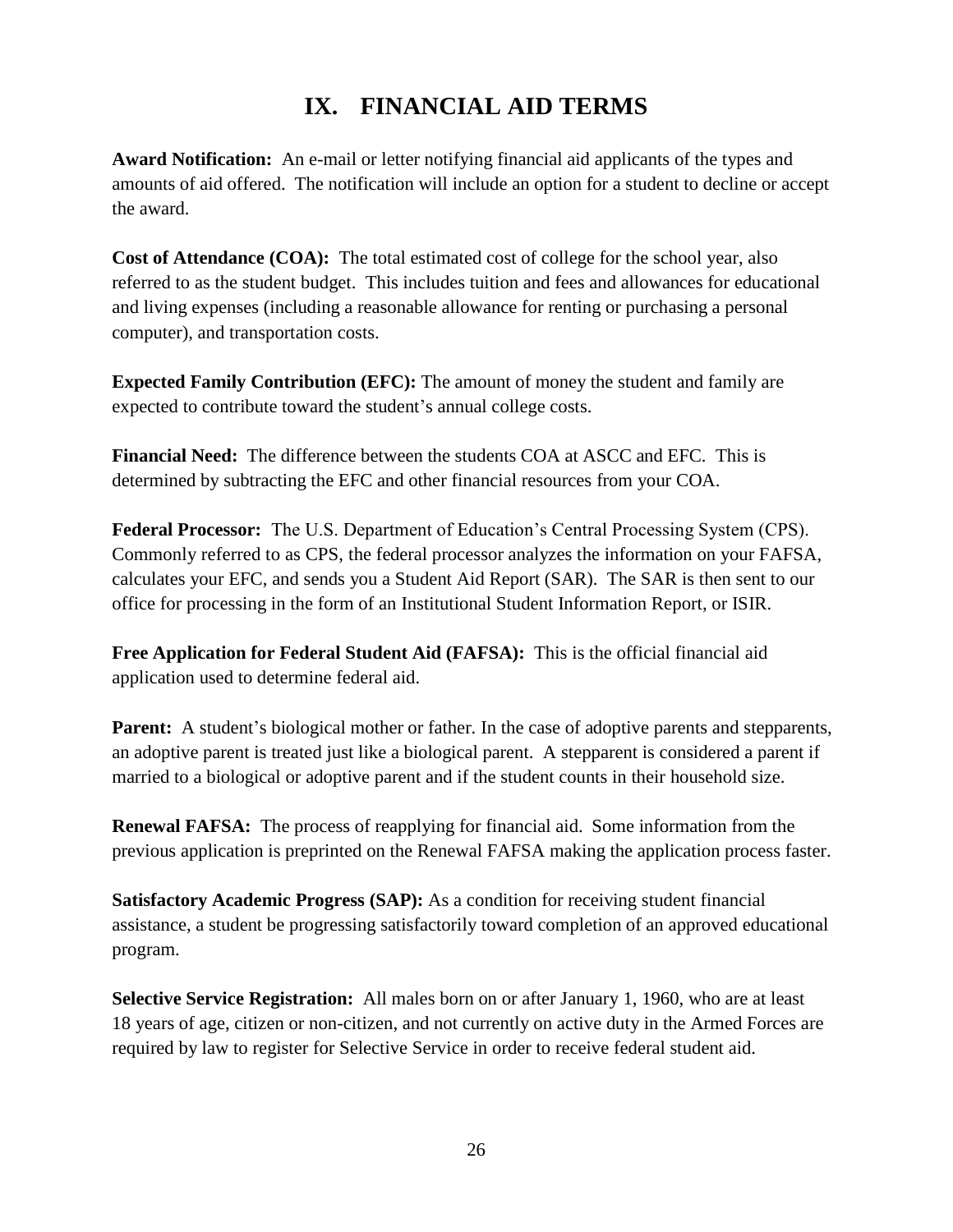**Student Aid Report (SAR):** The summary of information provided on a student's FAFSA. The Financial Aid Office will receive this information electronically and begin the process to determine the student's eligibility.

**Untaxed Income:** All income received that is not taxed or may not be reported to the IRS or the ASG tax office. This includes Social Security Benefits, Earned Income Credit, Additional Child Tax Credit, clergy and military allowances, disability benefits, child support payments, any cash income not reported to the tax office, bills and support paid on a student's behalf.

**Verification:** A federal process in which the Financial Aid Office checks the accuracy of the information you submitted on the FAFSA.

**Veteran:** For the FAFSA, a person who has engaged in **active duty**, or a National Guard or Reserves enlistee who was called to **active duty** for purposes other than training, and who was a cadet at one of the service academies.